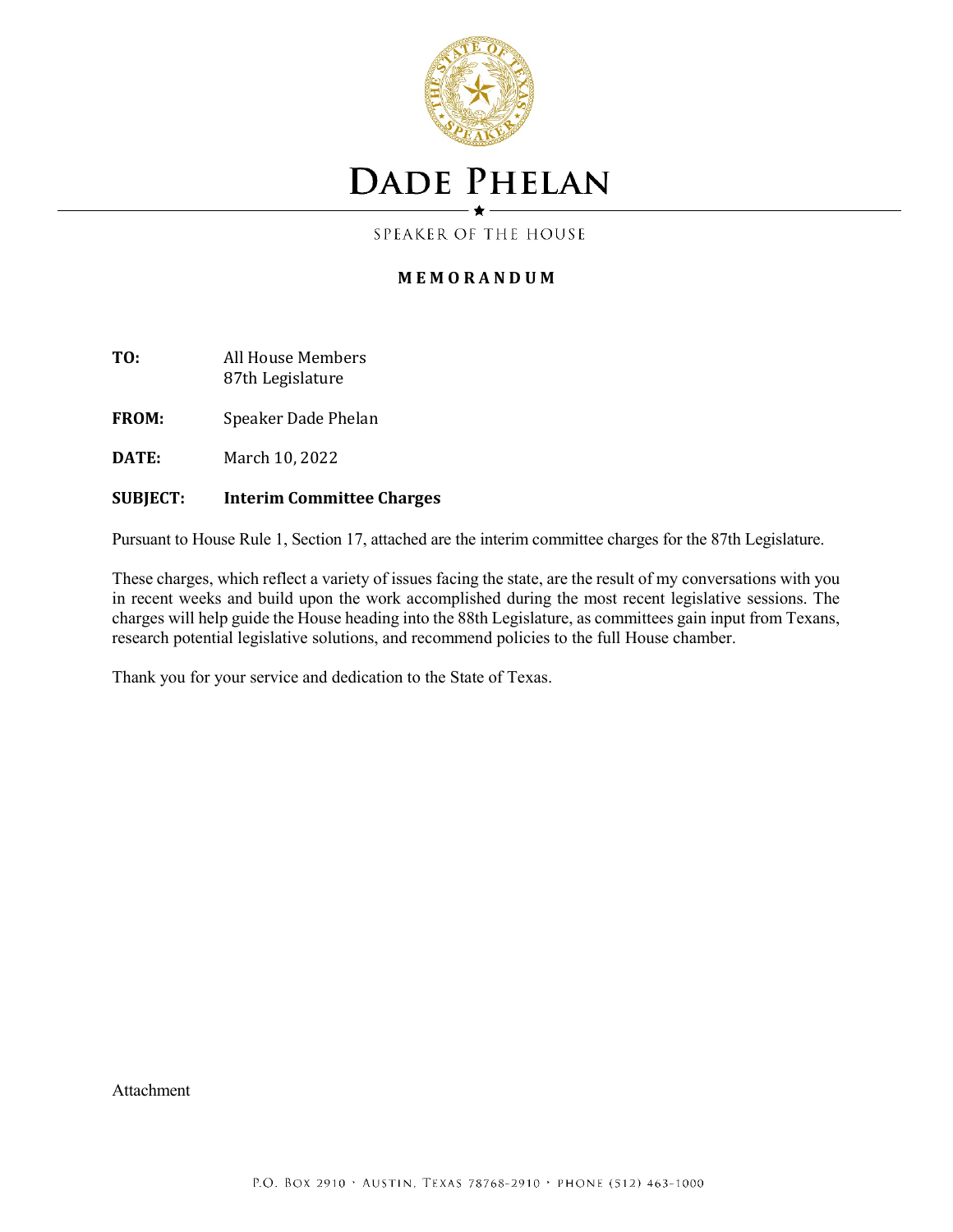# **INTERIM COMMITTEE CHARGES**

# Texas House of Representatives

### 87th Legislature



**SPEAKER DADE PHELAN**

**MARCH 2022**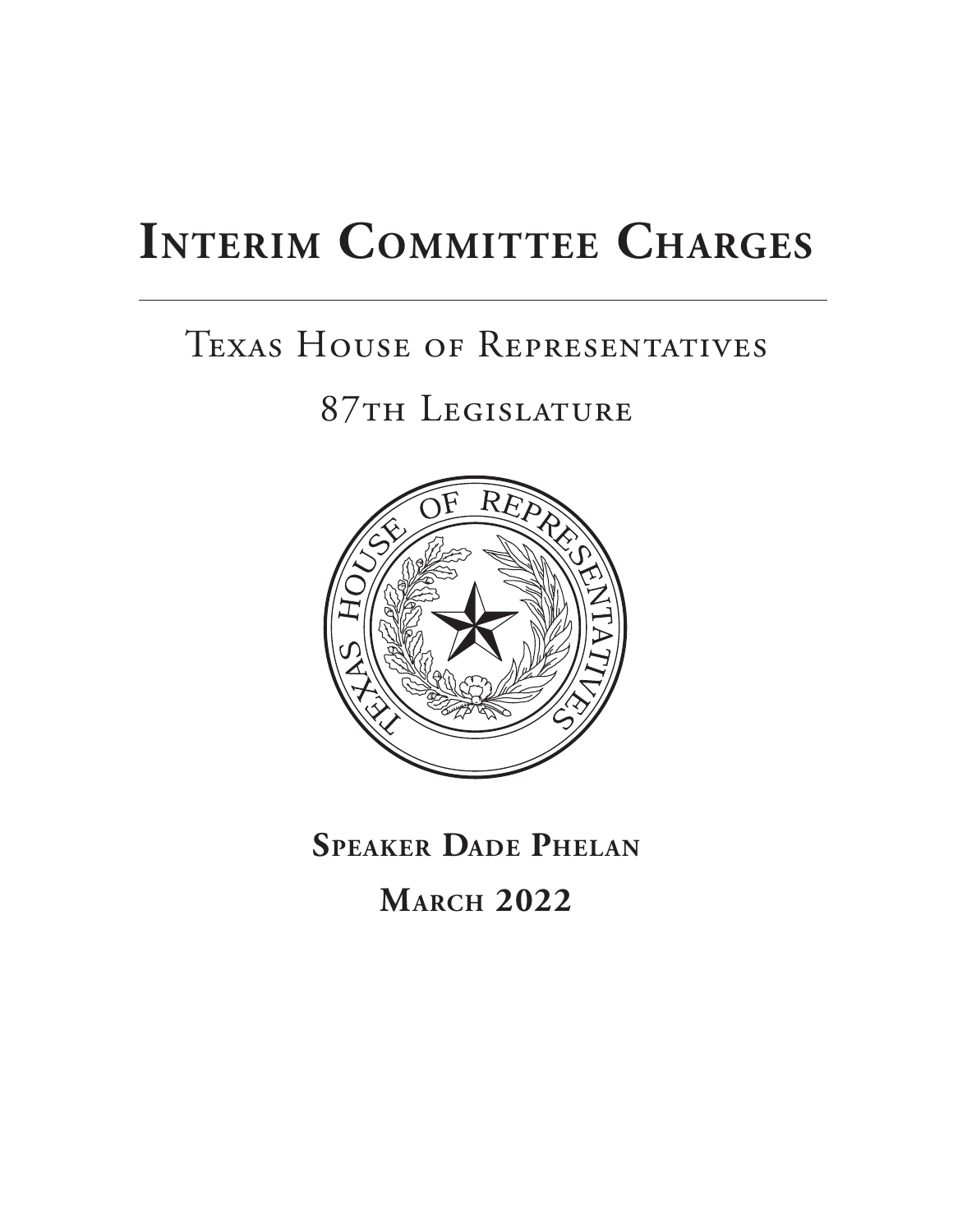#### **Committee on Agriculture & Livestock**

- 1. Monitor the agencies and programs under the Committee's jurisdiction and oversee the implementation of relevant legislation passed by the 87th Legislature. Conduct active oversight of all associated rulemaking and other governmental actions taken to ensure the intended legislative outcome of all legislation, including the following:
	- x HB 2089, relating to the detection and mitigation of plant pests and diseases;
	- SB 1, Rider 27 (Department of Agriculture), which relates to determining methods to increase the number of grocery stores in food deserts; and
	- SB 1, Rider 28 (Department of Agriculture), which relates to the Experimental Use Program for feral hog abatement.
- 2. Study the access of the state's agricultural industry to available capital through loans, grants, or other sources. Make recommendations to ensure the agricultural industry has sufficient access to available capital, as well as how the Texas Department of Agriculture can educate farmers, agricultural producers, and others about available sources of capital.
- 3. Study the impact on agricultural operations, including the operations of dairy facilities, of governmental and regulatory requirements and practices including those that prevent or prohibit an activity that is a normally accepted agricultural practice, and make recommendations to facilitate and encourage agricultural and dairy production in the state.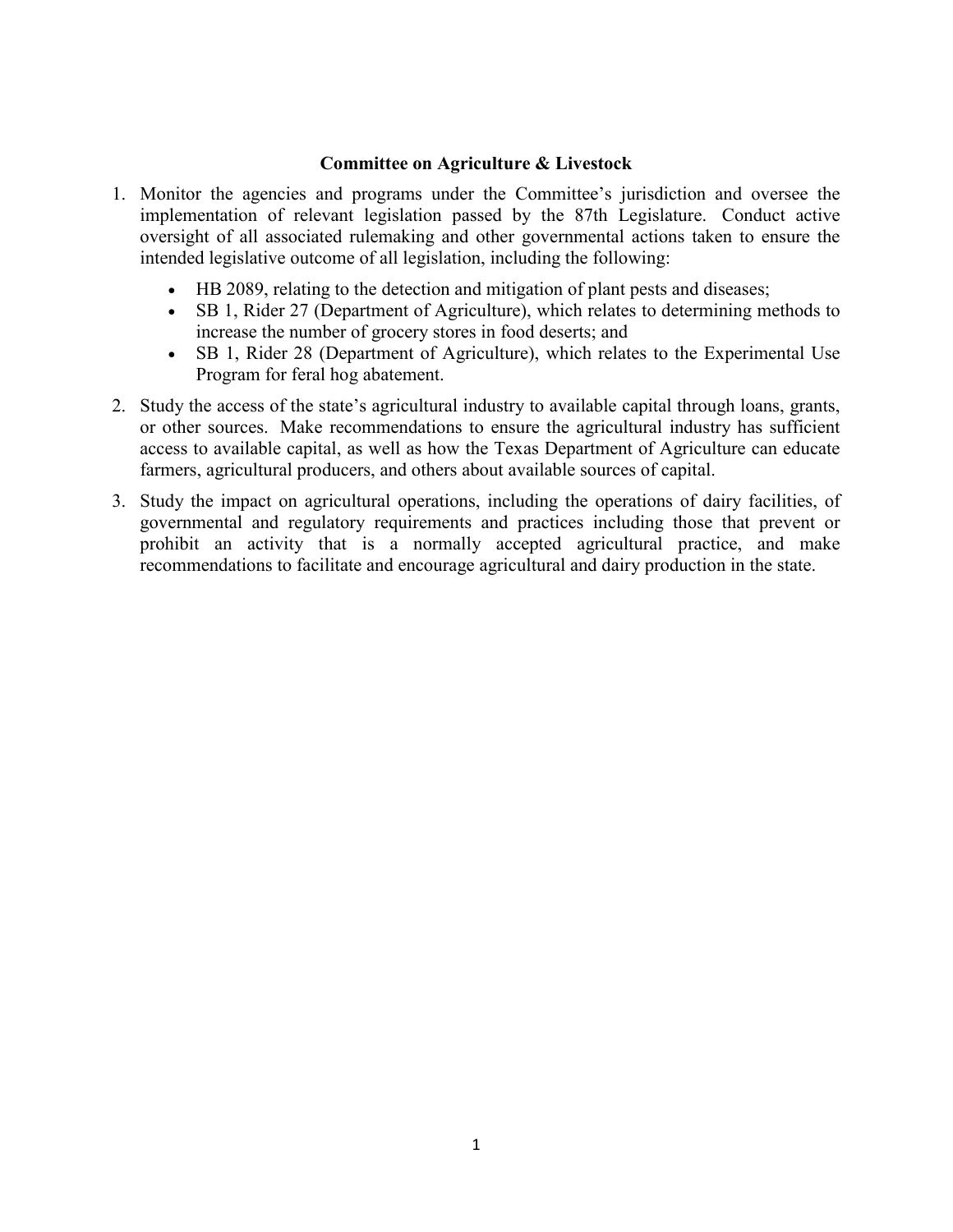#### **Committee on Appropriations**

- 1. Monitor and oversee the implementation of appropriations bills and other relevant legislation passed by the 87th Legislature, including the following:
	- $\bullet$  SB 1 (87R), General Appropriations Act;
	- HB 5 (87S2) and SB8 (87S3), relating to making supplemental appropriations and giving direction regarding appropriations; and
	- SB 52 (87S3), relating to the issuance of revenue bonds to fund capital projects at public institutions of higher education.
- 2. Complete study of assigned charges related to the Texas-Mexico border issued in June 2021.
- 3. Evaluate the history of appropriations from General Revenue-Dedicated Accounts 5010 (Sexual Assault Fund) and 0469 (Crime Victims Compensation Fund). Consider whether revenue sources for these accounts are sufficient to maintain historical commitments to victims services grants.
- 4. Monitor efforts by the Department of Family and Protective Services to implement Section 11, HB 5 (87S2), relating to foster care capacity improvement.
- 5. Review the information technology (IT) supporting the Texas Medicaid Program. Evaluate the IT systems' capability to meet the needs of Texas Medicaid to ensure the Health and Human Services Commission's acquisition and procurement processes comply with the requirements of SB 1, Rider 6 (Health and Human Services Commission), relating to Texas Medicaid and Healthcare Partnership); Section 9.01 (Purchases of Information Resources Technologies); and Section 9.02 (Quality Assurance Review of Major Information Resources Projects). Identify ways to:
	- Modernize systems and improve interoperability between systems;
	- Ensure IT functionality is aligned with the needs of the Medicaid Program, including conformity to the managed care model;
	- Reduce administrative burdens;
	- $\bullet$  Provide cost savings;
	- Improve future procurements; and
	- Create better transparency and oversight of Medicaid IT contracts.
- 6. Review the utilization by the Texas Education Agency and local school districts of federal dollars appropriated from the Elementary and Secondary School Emergency Relief funds made available by the Coronavirus Response and Relief Supplemental Appropriations Act, 2021 (Public Law No. 116-260) and the American Rescue Plan Act of 2021 (Public Law. 117-2) to address students' instructional loss and mental health challenges.
- 7. Make funding recommendations for the phased installation of climate control equipment in state correctional facilities, prioritizing facilities that serve vulnerable populations.
- 8. Examine the long-term capital needs of the Texas Parks and Wildlife Department, including deferred maintenance and planned land acquisitions for new state park land.
- 9. Monitor the use of appropriated funds by the Texas Water Development Board (TWDB) from the Flood Infrastructure Fund. Examine the criteria used by TWDB in making loan and grant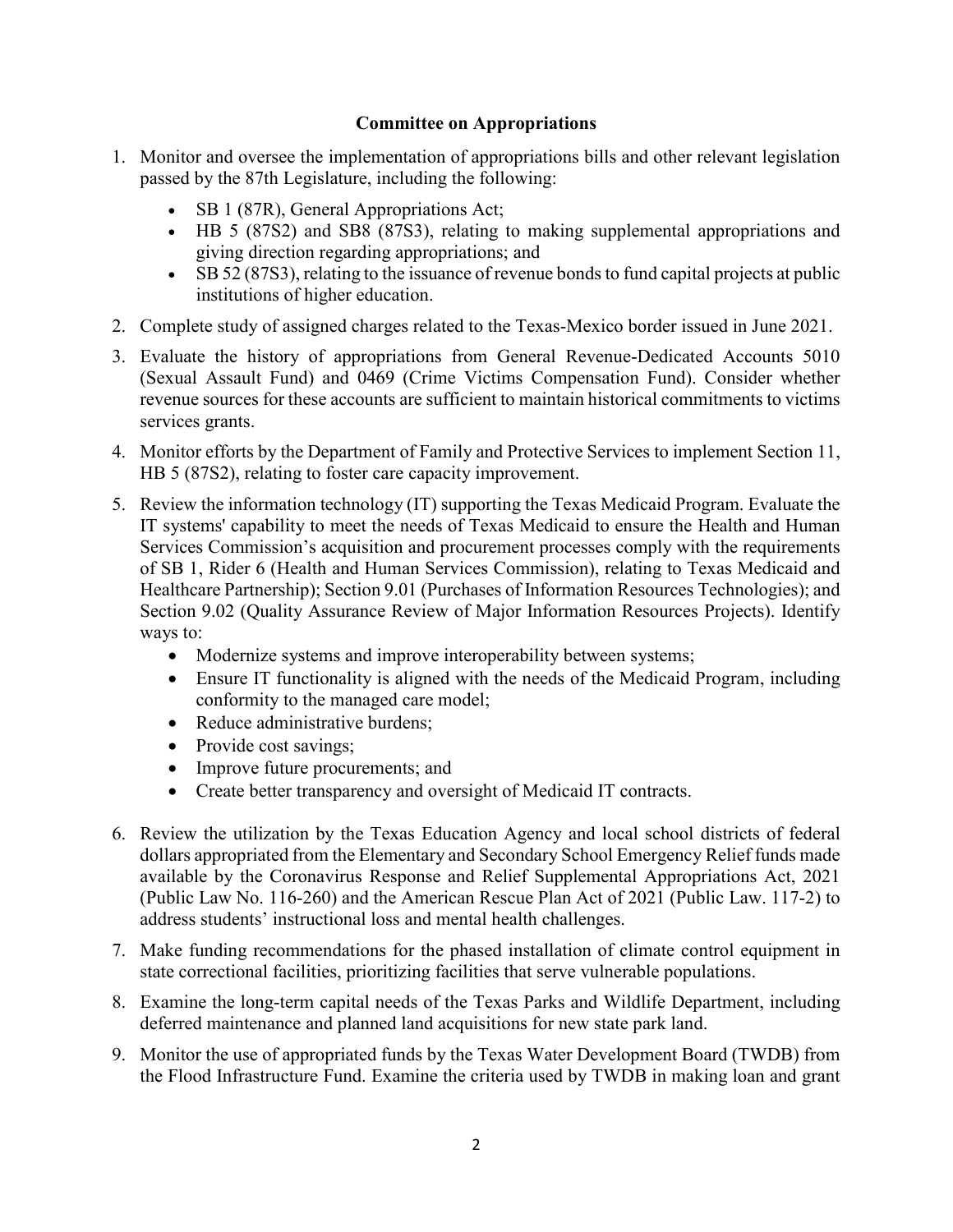awards and any unintended consequences that limit the competitiveness of projects in certain communities.

10. Monitor the Strategic Fiscal Review process and the agencies currently undergoing evaluation.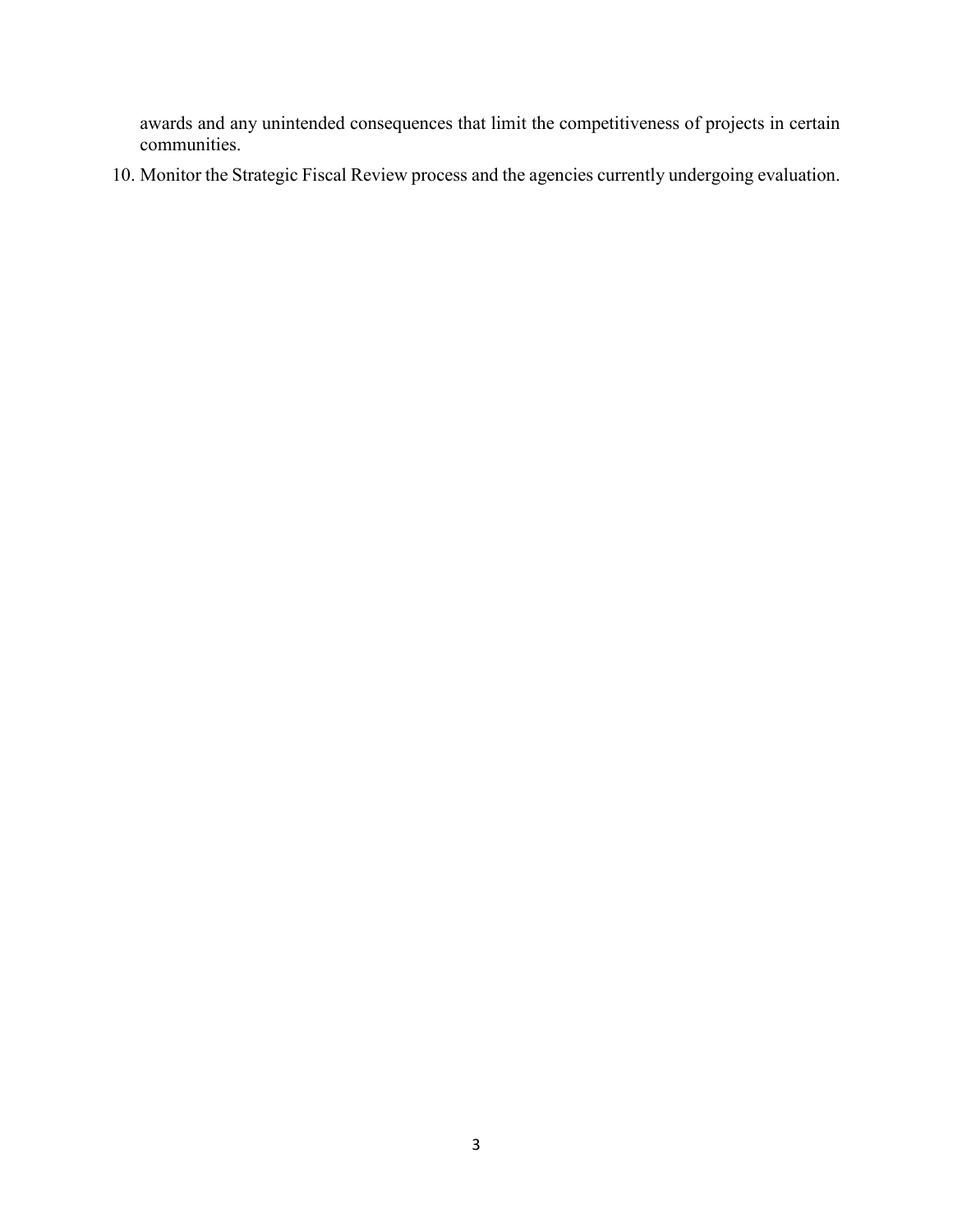#### **Committee on Business & Industry**

- 1. Monitor the agencies and programs under the Committee's jurisdiction and oversee the implementation of relevant legislation passed by the 87th Legislature. Conduct active oversight of all associated rulemaking and other governmental actions taken to ensure the intended legislative outcome of all legislation, including the following:
	- x HB 3746, relating to certain notifications required following a breach of security or computerized data;
	- SB 22, relating to certain claims for benefits, compensation, or assistance by certain public safety employees and survivors of certain public safety employees; and
	- SB 1588 and SB 581, relating to the powers and duties of certain property owners' associations.
- 2. Study workers' compensation claims involving public safety employees described by SB 22. This study should include an analysis of medical costs, return-to-work outcomes, utilization of care, satisfaction with care, and health-related functional outcomes.
- 3. Study the impacts of the COVID-19 pandemic on unemployment trends, hurdles to workforce reentry, and industry-specific disruptions.
- 4. Study the impact of organized retail crime on Texas businesses. Make recommendations for addressing the redistribution of stolen merchandise into the supply chain, including through online marketplaces, to protect Texas businesses and consumers. Make recommendations relating to transparency for online marketplaces and information that should be provided by sellers.
- 5. Review operational changes and strategies employed by the Texas Workforce Commission to improve outcomes related to Unemployment Benefit Services, including application and payment processes, customer services, and fraud deterrence.
- 6. Evaluate the overall state of data privacy and online consumer protections in Texas and study the related laws and legislative efforts of other states. Make recommendations to ensure consumer data protections and online privacy.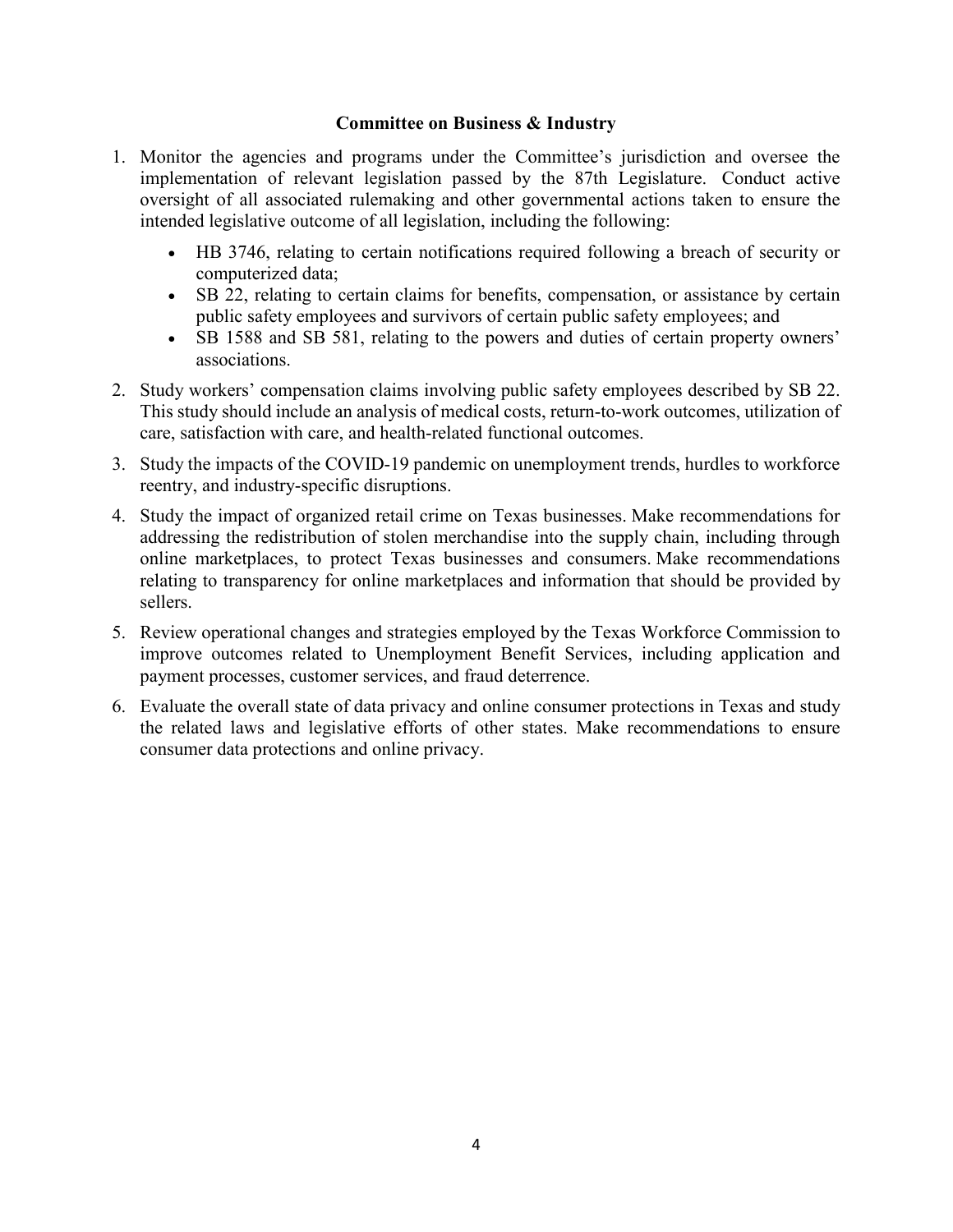#### **Committee on Corrections**

- 1. Monitor the agencies and programs under the Committee's jurisdiction and oversee the implementation of relevant legislation passed by the 87th Legislature. Conduct active oversight of all associated rulemaking and other governmental actions taken to ensure the intended legislative outcome of all legislation, including the following:
	- HB 30, relating to educational programs provided by the Windham School District for certain inmates;
	- x HB 385, relating to conditions of community supervision and procedures applicable to the reduction or termination of a defendant's period of community supervision; and
	- HB 3227 (86R), relating to the availability of and access to certain programs and services for persons in the custody of the Texas Department of Criminal Justice.
- 2. Complete study of assigned charges related to the Texas-Mexico border issued in June 2021.
- 3. Examine the implementation of HB 3130 (85R), which established an educational and vocational training program for certain state jail felony defendants to reduce recidivism and improve outcomes upon reentry.
- 4. Evaluate the benefits and potential savings associated with modernizing technology throughout the state's correctional system. Consider updating regulations related to cell phone monitoring, body cameras, and video surveillance systems.
- 5. Evaluate current family visitation rooms and visitation-related practices, programs, and services in TDCJ facilities. Make recommendations regarding any additional measures that TDCJ could take to make visitation more family friendly.
- 6. For individuals in county jails and TDCJ facilities, or on community supervision or parole, examine:
	- The availability of behavioral health services; and
	- The current treatment and recovery options available for those who are experiencing withdrawal from drug or alcohol use.

Make recommendations for best practices to address the needs of individuals requiring treatment. *(Joint charge with Committee on County Affairs)*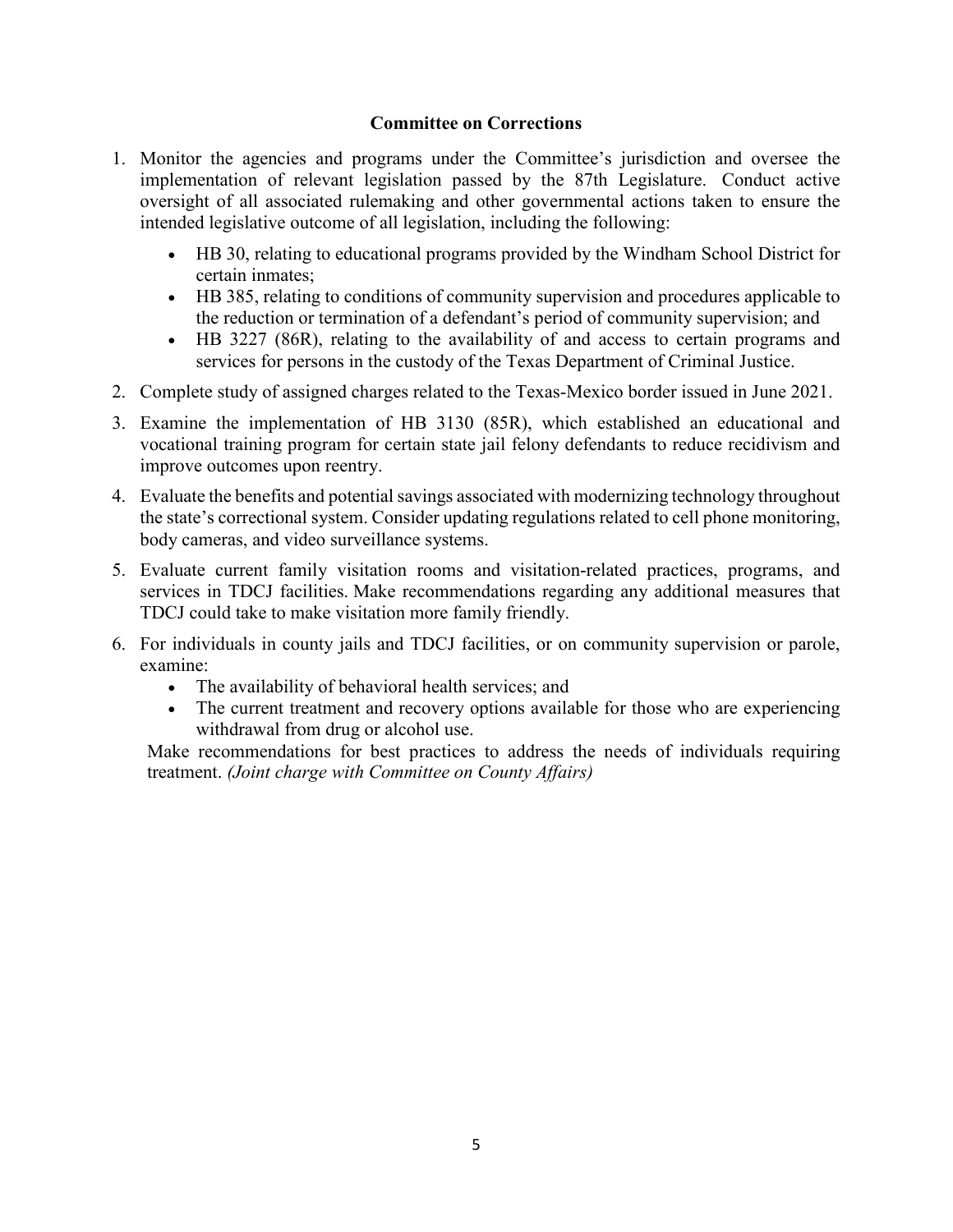#### **Committee on County Affairs**

- 1. Monitor the agencies and programs under the Committee's jurisdiction and oversee the implementation of relevant legislation passed by the 87th Legislature. Conduct active oversight of all associated rulemaking and other governmental actions taken to ensure the intended legislative outcome of all legislation, including the following:
	- x HB 1545, relating to the continuation and functions of the Commission on Jail Standards;
	- HB 1906, relating to grants awarded to reimburse counties for the cost of monitoring defendants and victims in cases involving family violence; and
	- HB 2073, relating to quarantine leave for fire fighters, peace officers, detention officers, and emergency medical technicians employed by, appointed by, or elected for a political subdivision.
- 2. Complete study of assigned charges related to the Texas-Mexico border issued in June 2021.
- 3. Study statutorily mandated services provided by sheriffs and constables and determine whether fee schedules are set at sufficient levels to allow for cost recovery without placing undue burdens on recipients of those services.
- 4. For individuals in county jails and Texas Department of Criminal Justice facilities, or on community supervision or parole, examine:
	- $\bullet$  The availability of behavioral health services; and
	- The current treatment and recovery options available for those who are experiencing withdrawal from drug or alcohol use.

Make recommendations for best practices to address the needs of individuals requiring treatment. *(Joint charge with Committee on Corrections)*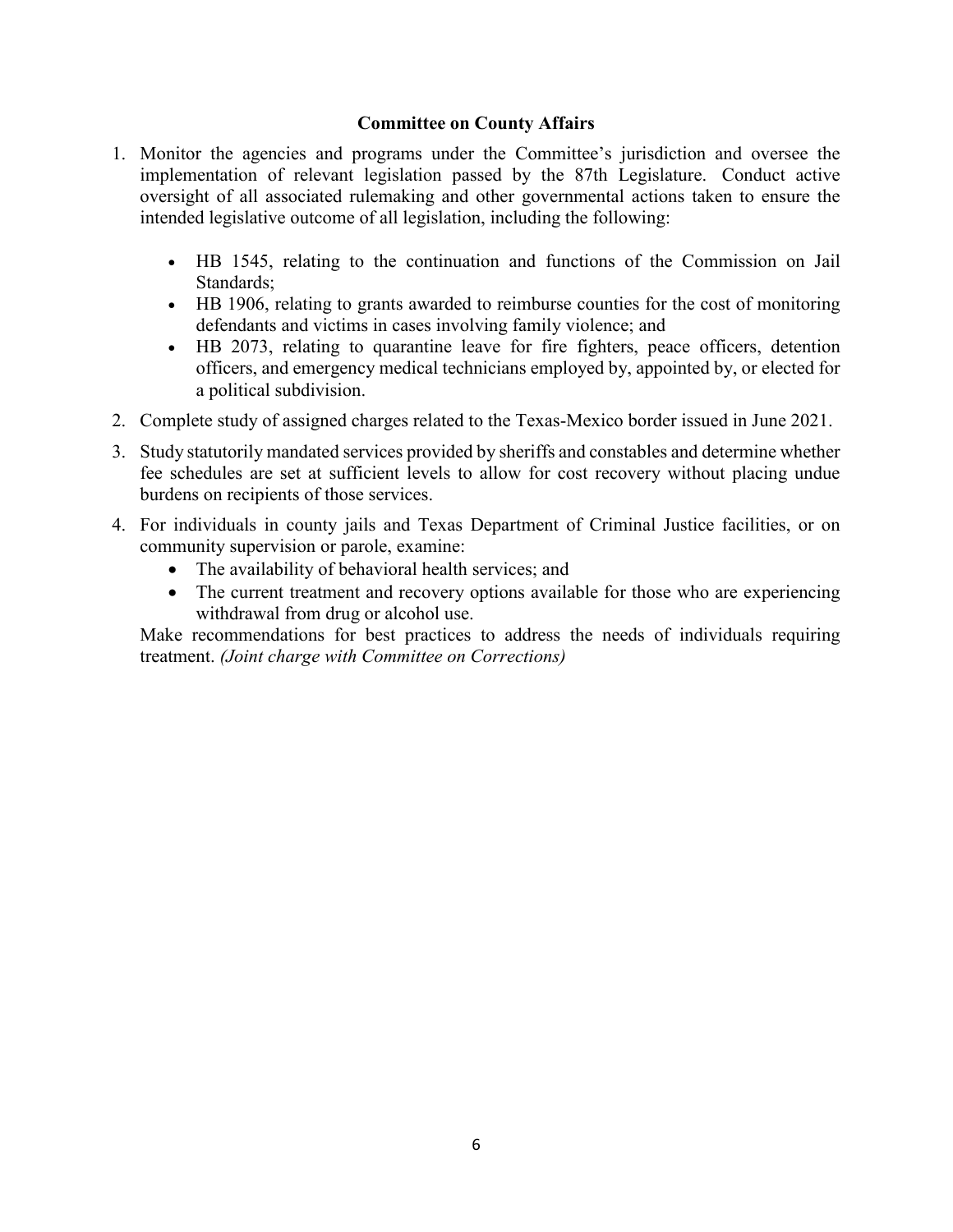#### **Committee on Criminal Jurisprudence**

- 1. Monitor the agencies and programs under the Committee's jurisdiction and oversee the implementation of relevant legislation passed by the 87th Legislature. Conduct active oversight of all associated rulemaking and other governmental actions taken to ensure the intended legislative outcome of all legislation, including the following:
	- HB 1540, which implements various changes to state law based on recommendations of the Texas Human Trafficking Prevention Task Force.
- 2. Study Texas' reentry and integration programs and make recommendations for reducing employment barriers for certain people with a criminal record. Review the length of time certain criminal offenses remain on a defendant's record and consider the impact of expanding the offenses that qualify for an order of non-disclosure. Evaluate the financial and administrative barriers in the petitioning process for record-clearing relief.
- 3. Examine ways to increase the rate of compliance for court-ordered appearances, including new technologies that will facilitate contact with those ordered to appear. Consider the effectiveness of virtual appearances for certain offenses.
- 4. Study the accessibility to counsel in cases involving an indigent defendant and make recommendations to improve access to counsel in these cases. Evaluate methods to improve the effectiveness of court-appointed counsel, caseload processing, caseload distribution, and the state's compliance with applicable appointment of counsel requirements.
- 5. Study the availability of victim services, including community-based trauma recovery, housing and relocation assistance, employment protections, and other services that help victims recover and stay safe following a violent crime. The study should include an evaluation of the processes for nongovernmental organizations to apply for and receive victim services grant funding. Make recommendations for streamlining the grant administration process and improving access to community-based services in neighborhoods with the highest rates of crime and for victims of violent crimes.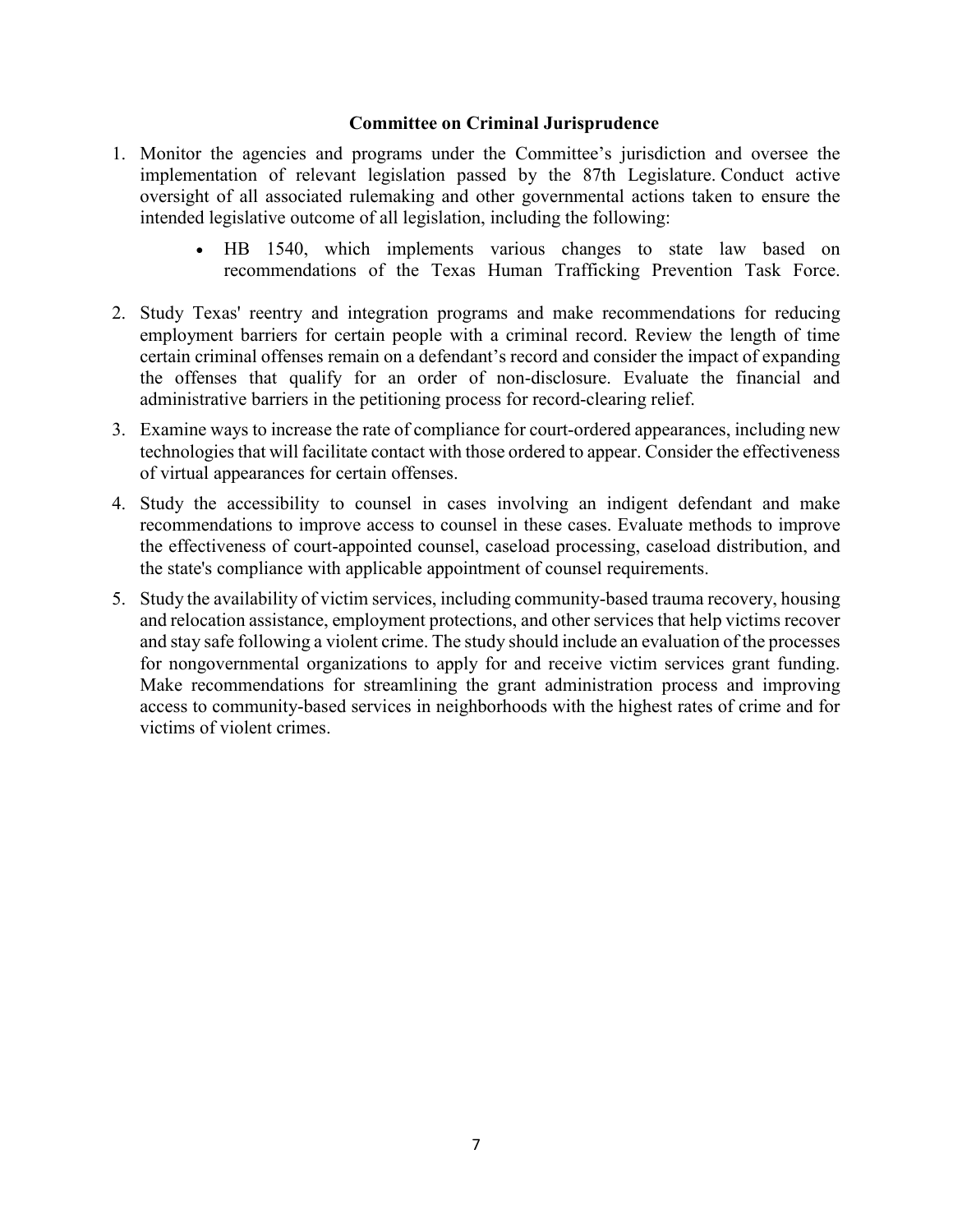#### **Committee on Culture, Recreation, & Tourism**

- 1. Monitor the agencies and programs under the Committee's jurisdiction and oversee the implementation of relevant legislation passed by the 87th Legislature. Conduct active oversight of all associated rulemaking and other governmental actions taken to ensure the intended legislative outcome of all legislation, including the following:
	- HB 1728, relating to partnerships between the Texas Parks and Wildlife Department and nonprofit entities to promote hunting and fishing by certain veterans; and
	- HB 3081, which relates to the issuance of digital tags for the taking of certain animals.
- 2. Review the overall state of Texas' travel, tourism and hospitality industry. Make recommendations for statutory and regulatory changes to ensure industry resiliency and vitality. Consider the following:
	- Access to federal recovery programs and efforts that enable the draw-down of federal funding;
	- Improvement of workforce reliability; and
	- Use of the supplemental money appropriated to the Governor's Office of Economic Development and Tourism through SB 8 (87S3).
- 3. Review state efforts to preserve and develop Texas state parks and open spaces to ensure affordable public access to outdoor recreational and educational opportunities.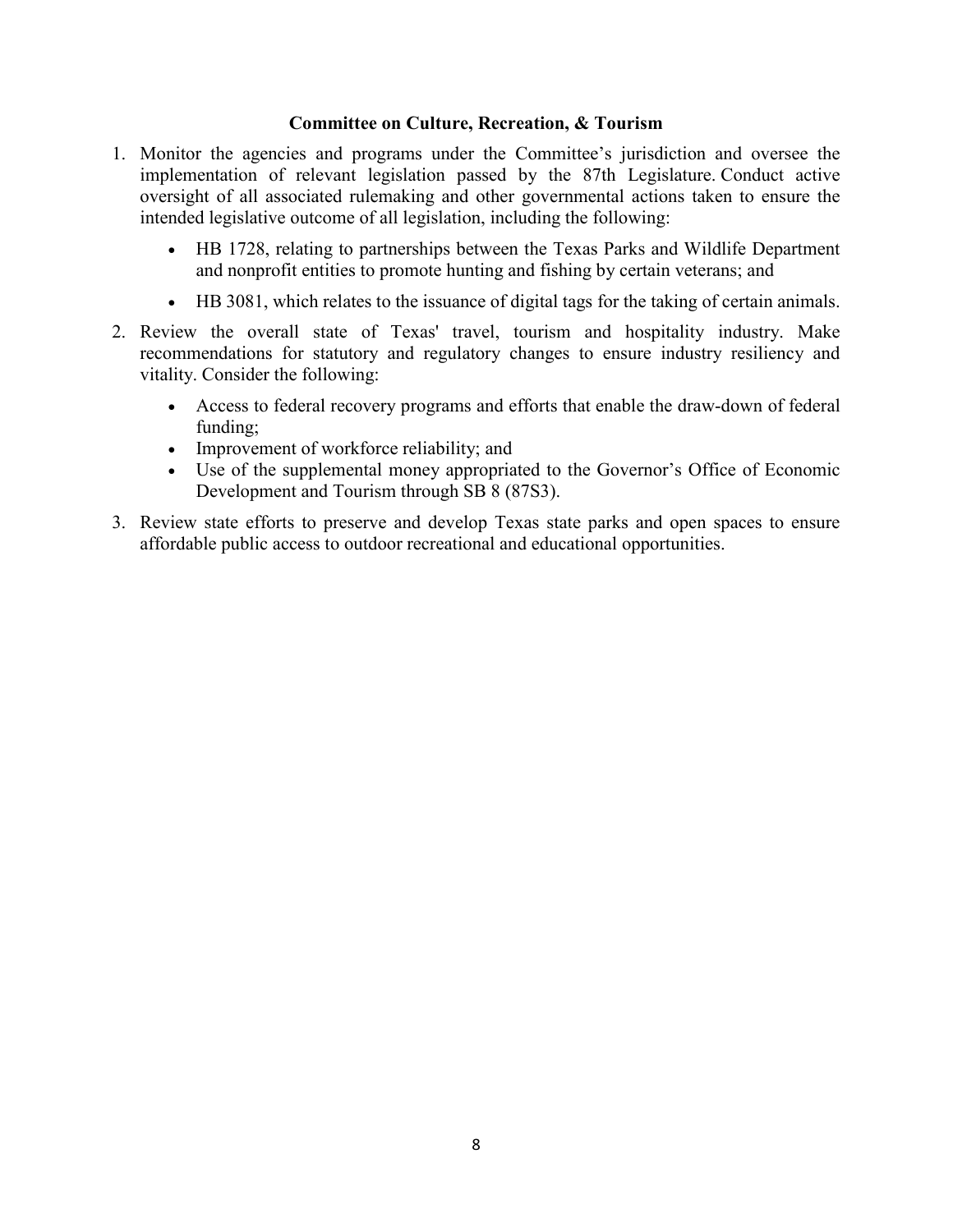#### **Committee on Defense & Veterans Affairs**

- 1. Monitor the agencies and programs under the Committee's jurisdiction and oversee the implementation of relevant legislation passed by the 87th Legislature. Conduct active oversight of all associated rulemaking and other governmental actions taken to ensure the intended legislative outcome of all legislation.
- 2. Complete study of assigned charges related to the Texas-Mexico border issued in June 2021.
- 3. Examine programs and funding streams connected to services that improve mental health outcomes for servicemen and women suffering from Post Traumatic Stress Disorder (PTSD) and Traumatic Brain Injury (TBI).
- 4. Evaluate the needs of veterans and their families as they return to civilian life, including access to employment, education, housing, counseling, and mental health services. Make recommendations to ensure coordination between state agencies to create a positive environment for veterans transitioning back into communities across the state.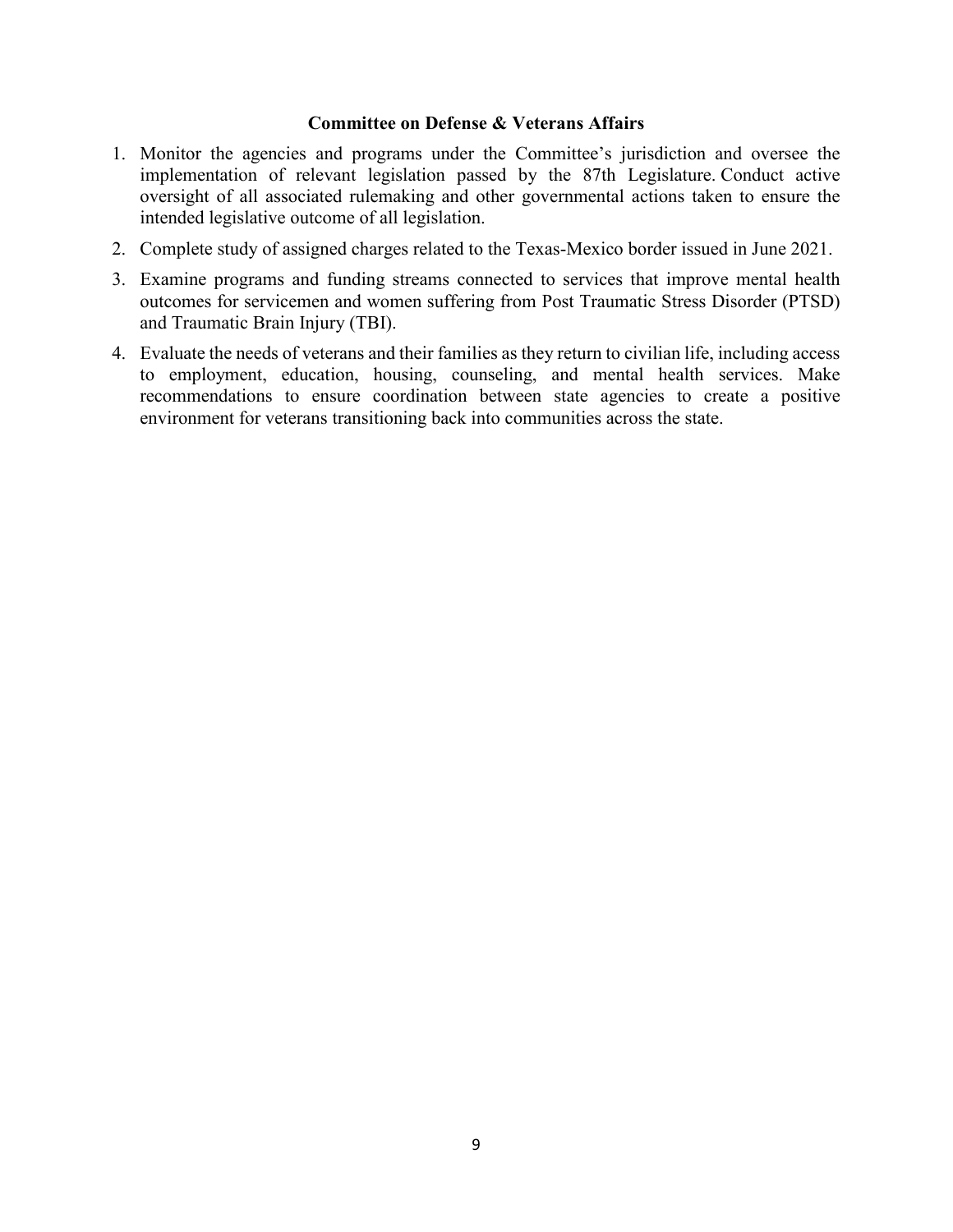#### **Committee on Elections**

- 1. Monitor the agencies and programs under the Committee's jurisdiction and oversee the implementation of relevant legislation passed by the 87th Legislature. Conduct active oversight of all associated rulemaking and other governmental actions taken to ensure the intended legislative outcome of all legislation, including the following:
	- HB 1382, relating to the availability of certain information regarding early voting;
	- $\bullet$  HB 1622, relating to reporting of early voting rosters; and
	- HB 3107, relating to election practices and procedures.
- 2. Study the laws related to local ballot initiatives and propositions to assess whether reforms are needed to ensure that ballot language is clear and unambiguous and that the process is fair and consistent.
- 3. Study the effectiveness of new poll watcher training required by SB 1 (87S2).
- 4. Examine the reporting of election results following an election to determine the reasons for any delays and inaccuracies in the initial reporting of elections results. Make recommendations to ensure that election results are reported in a timely and accurate manner following the closing of the polls.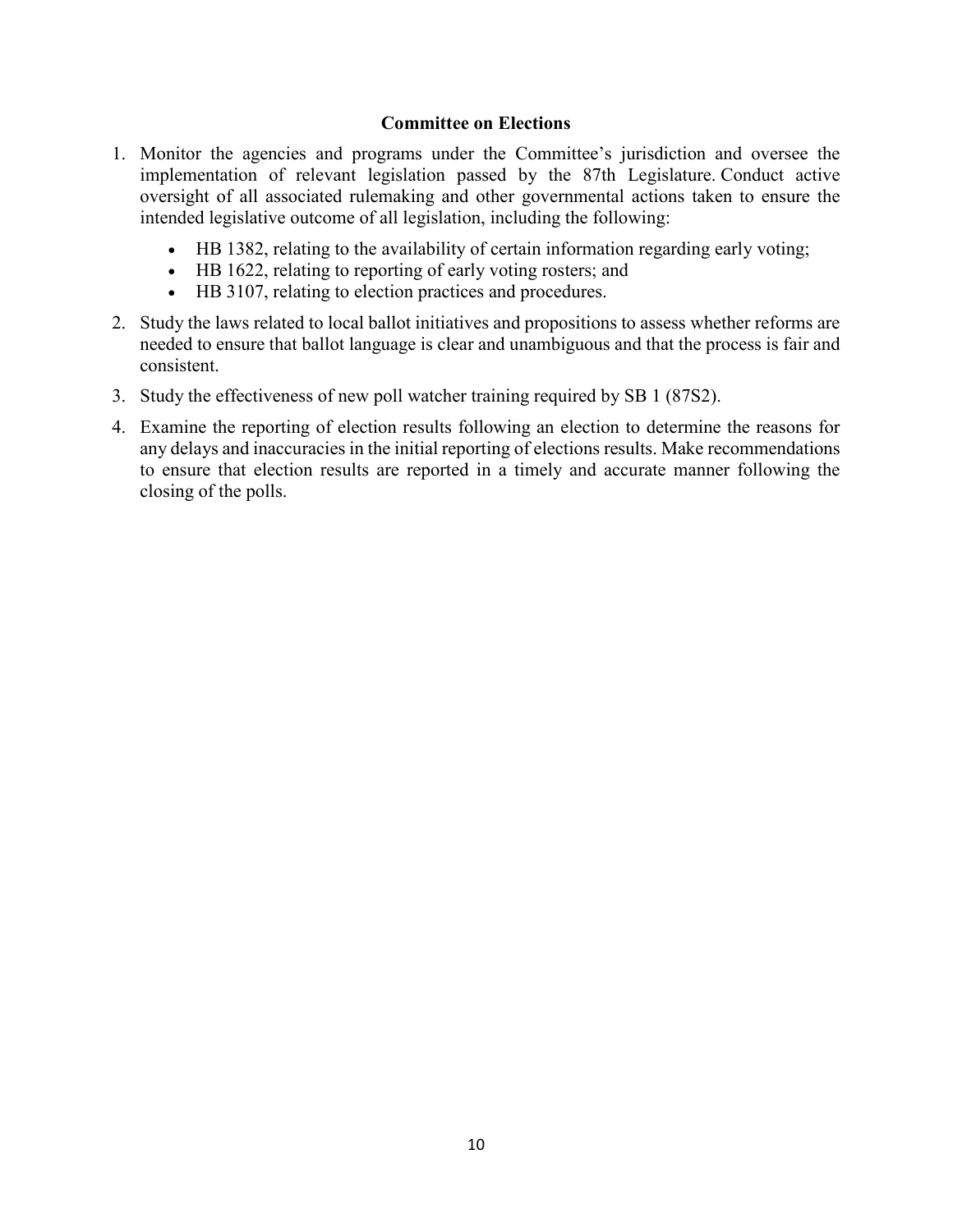#### **Committee on Energy Resources**

- 1. Monitor the agencies and programs under the Committee's jurisdiction and oversee the implementation of relevant legislation passed by the 87th Legislature. Conduct active oversight of all associated rulemaking and other governmental actions taken to ensure the intended legislative outcome of all legislation, including the following:
	- HB 1520, relating to extraordinary costs incurred by gas utilities relating to Winter Storm Uri and the authority to issue bonds and impose fees and assessments;
	- $\bullet$  HB 3648, which requires the designation of certain natural gas facilities as critical customers or critical gas suppliers during energy emergencies; and
	- SB 3, relating to preparing for, preventing, and responding to weather emergencies and power outages. *(Joint charge with Committee on State Affairs)*
- 2. Assess efforts made by the Railroad Commission and the Texas Energy Reliability Council to weatherize infrastructure and ensure reliability of the natural gas delivery system during times of disaster.
- 3. Examine ways to increase the production of oil and gas within the state. Review state and local regulations that could directly impact the exploration or production of oil and gas and make recommendations for increasing Texas' energy independence.
- 4. Explore options for expanding the state's underground natural gas storage capacity, including using excess storage capacity for carbon capture opportunities and the creation of a strategic natural gas reserve for the state.
- 5. Evaluate innovative and emerging energy sources. Identify and make recommendations to address legislative or regulatory obstacles to the use, development, and deployment of viable innovative and emerging energy sources.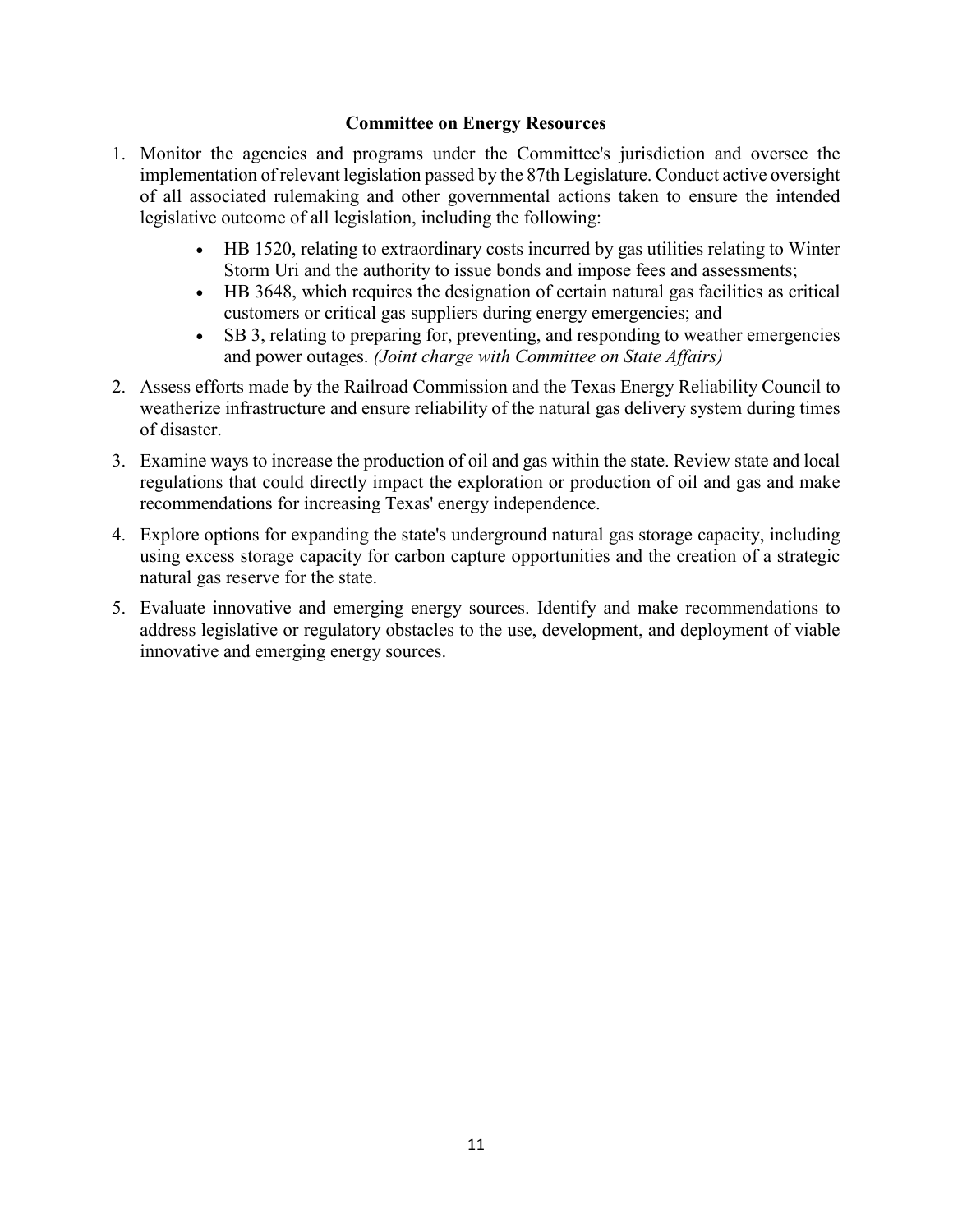#### **Committee on Environmental Regulation**

- 1. Monitor the agencies and programs under the Committee's jurisdiction and oversee the implementation of relevant legislation passed by the 87th Legislature. Conduct active oversight of all associated rulemaking and other governmental actions taken to ensure the intended legislative outcome of all legislation, including the following:
	- x HB 1680, relating to the regulation of on-site sewage disposal systems on certain leased land that is owned by the federal government;
	- HB 4472, relating to the Texas Emissions Reduction Plan (TERP); and
	- SB 900, which updates performance and safety standards for chemical storage vessels.
- 2. Evaluate the allocation of TERP funds for effective air pollution reduction programs. Review which existing programs are over or under-subscribed and identify unrealized opportunities that would further program goals.
- 3. Review recent passage of the Bipartisan Infrastructure Law (Infrastructure Investment and Jobs Act, Public Law No. 117-58), specifically funds that may bolster efforts to clean up polluted sites and plug wells and how federal funds can be used to complement state efforts on well plugging and pollution clean-up.
- 4. Monitor newly adopted and proposed federal regulations that could directly impact economic development, manufacturing, and industrial activities that fall within the jurisdiction of the committee, including regulations adopted or proposed by the Environmental Protection Agency.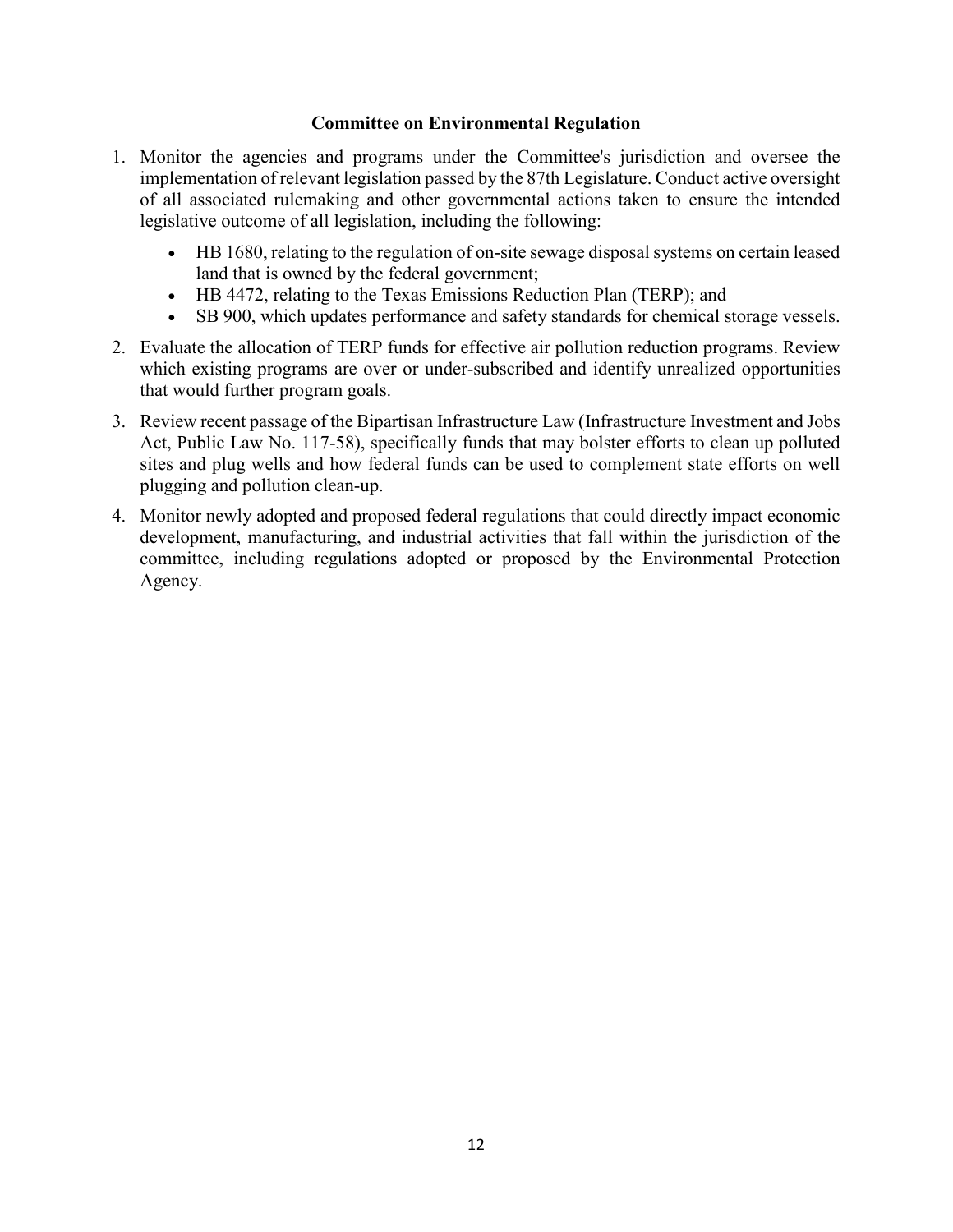#### **Committee on Higher Education**

- 1. Monitor the agencies and programs under the Committee's jurisdiction and oversee the implementation of relevant legislation passed by the 87th Legislature. Conduct active oversight of all associated rulemaking and other governmental actions taken to ensure the intended legislative outcome of all legislation, including the following:
	- SB 1102, relating to the establishment of the Texas Reskilling and Upskilling through Education (TRUE) Program to support workforce education; and
	- SB 1295, relating to financial support and incentives for comprehensive regional universities.
- 2. Review progress toward the goals of the *60x30TX* plan, including institutional strategies for responding to changing workforce needs and demands, including workforce education, industry certification, and degree programs to address healthcare shortages.
- 3. Examine factors that have contributed to the rising costs of higher education, including the effect of statutory tuition and fee waivers and exemptions, the cost of compliance with state and federal mandates, and the increase in the number of non-faculty staff. Make recommendations for controlling these costs and ensuring a sound fiscal approach to managing college affordability for the future.
- 4. Evaluate the impact of the pandemic on the state's teacher workforce and current practices to improve the recruitment, preparation, and retention of high-quality educators. Explore the impact of the educator preparation program regulatory environment. Make recommendations to improve educator recruitment, retention, and preparation throughout the state. *(Joint Charge with Committee on Public Education)*
- 5. Review the impact of investments of endowment and other trust funds, including the Permanent University Fund, by university systems and institutions of higher education in businesses and funds owned or controlled by the Russian government or Russian nationals, and determine the need for investment restrictions. Consider the impact of any proposed investment restrictions on fund performance.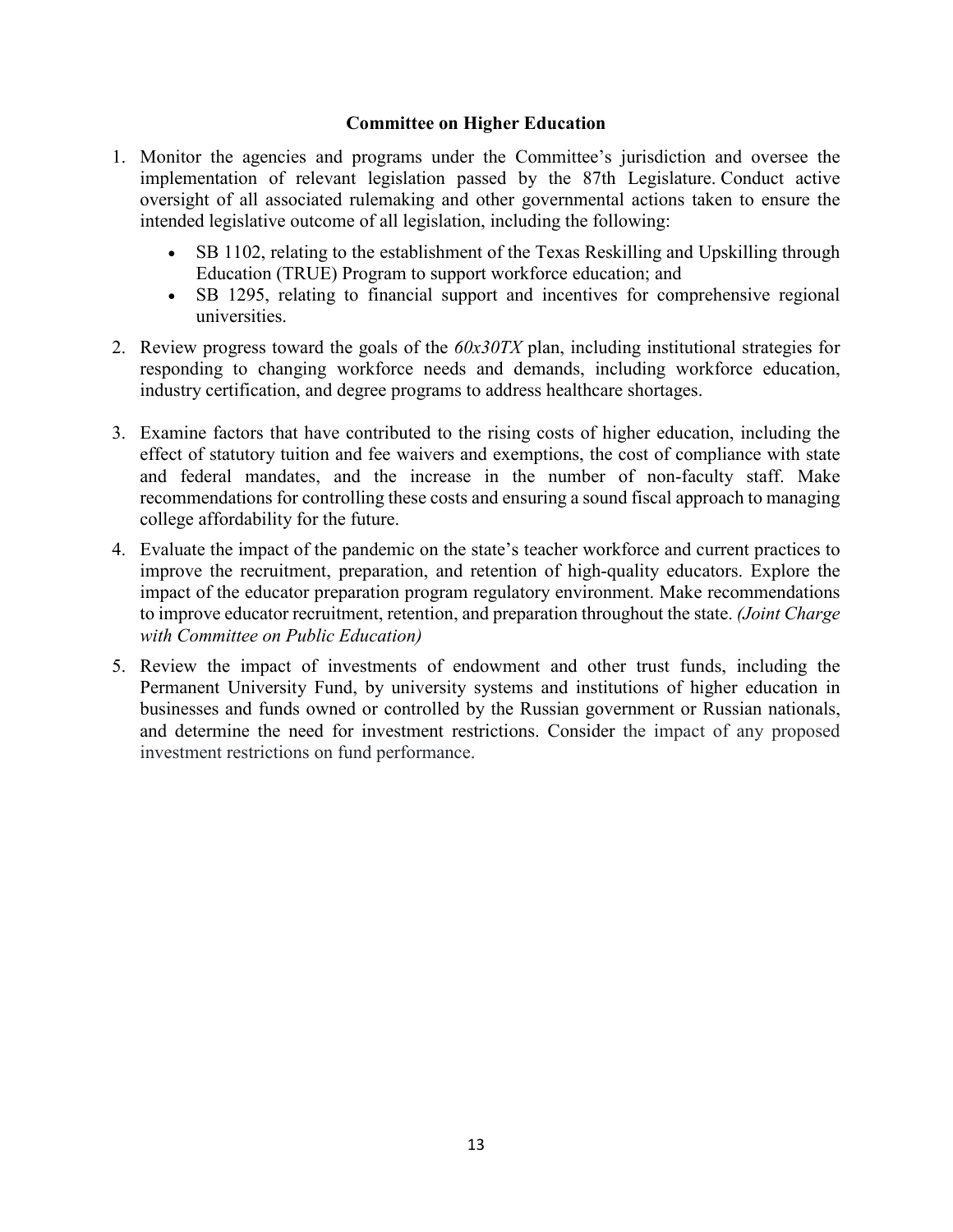#### **Committee on Homeland Security & Public Safety**

- 1. Monitor the agencies and programs under the Committee's jurisdiction and oversee the implementation of relevant legislation passed by the 87th Legislature. Conduct active oversight of all associated rulemaking and other governmental actions taken to ensure the intended legislative outcome of all legislation, including the following:
	- HB 3712, relating to the training of and policies for peace officers; and
	- SB 24, relating to the procedures required before a law enforcement agency hires a peace officer.
- 2. Complete study of assigned charges related to the Texas-Mexico border issued in June 2021.
- 3. Study incidents of law enforcement injuries and fatalities to determine those situations that pose the greatest risk to law enforcement. Make recommendations on best practices for increasing and preserving the safety and security of law enforcement officers, including those undercover.
- 4. Compare Texas' incident crime reporting requirements with those of other states and determine whether a standardized reporting requirement should be implemented for Texas law enforcement. Study opportunities to modernize and improve local and statewide data collection and dissemination throughout the criminal justice system to promote transparency and ensure uniform data collection processes.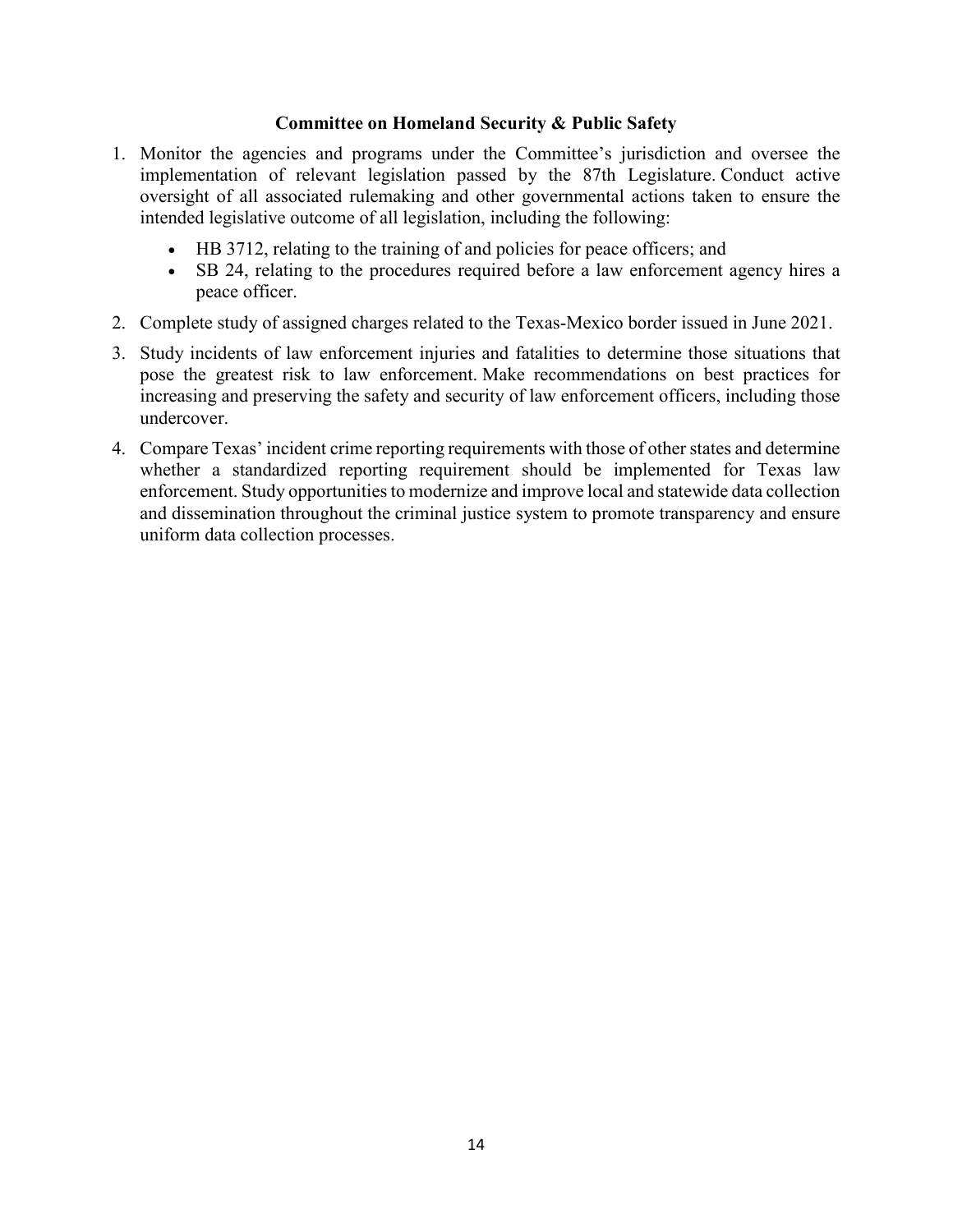#### **Committee on Human Services**

- 1. Monitor the agencies and programs under the Committee's jurisdiction and oversee the implementation of relevant legislation passed by the 87th Legislature. Conduct active oversight of all associated rulemaking and other governmental actions taken to ensure the intended legislative outcome of all legislation, including the following:
	- Legislation implementing the Healthy Families, Healthy Texas initiative, including:
		- o HB133, relating to the provision of benefits under Medicaid and the Healthy Texas Women program; and
		- o Relevant provisions of HB2658, relating to the administration and operation of the Medicaid managed care program, especially those provisions that relate to continuous eligibility for a child for Medicaid; and
	- HB 3041, related to the implementation of the Family Preservation Services Pilot Program.
- 2. Complete study of assigned charges related to the Texas-Mexico border issued in June 2021.
- 3. Evaluate current prevention and early intervention programs and make recommendations for improving the effectiveness of these programs in reducing child abuse and neglect.
- 4. Monitor implementation of SB1, Rider 30 (Health and Human Services Commission) and make recommendations for reducing the interest list for waiver services for Individuals with Intellectual Disabilities and reducing associated staffing shortages.
- 5. Evaluate further action needed to improve the safety and quality of the foster care system, including preventing children in foster care from being without a placement and increasing recruitment of foster families. Identify methods to strengthen Child Protective Services processes and services, focusing on efforts for family preservation and eliminating fatalities within the foster care system. This evaluation should:
	- Study the causes for children without placement;
	- Assess the safety concerns for children without placement, including the use of out-ofstate and temporary emergency placement for children without placement; injuries while in the care of Department of Family and Protective Services (DFPS) employees; and exposure to child sex trafficking; and
	- Study how and why children without placement frequently enter the juvenile justice and adult criminal justice systems and the steps DFPS is taking to identify and prevent these instances.
- 6. Assess the quality and effectiveness of the DFPS IMPACT system for security, transparency, and accuracy. Review DFPS processes relating to the integrity of digital case management. Evaluate whether DFPS data collection adequately responds to child wellbeing indicators.
- 7. Examine the long-term services and support system of care in Texas. Study workforce challenges for both institutional and community services. Assess opportunities to improve patient safety at senior living facilities. Consider mechanisms to promote a stable, sustainable, and quality-based long-term care system to address current and future needs of the state.
- 8. Monitor federal decisions that may impact the delivery and financial stability of the state's health programs, including: the Centers for Medicare and Medicaid Services' rescission of its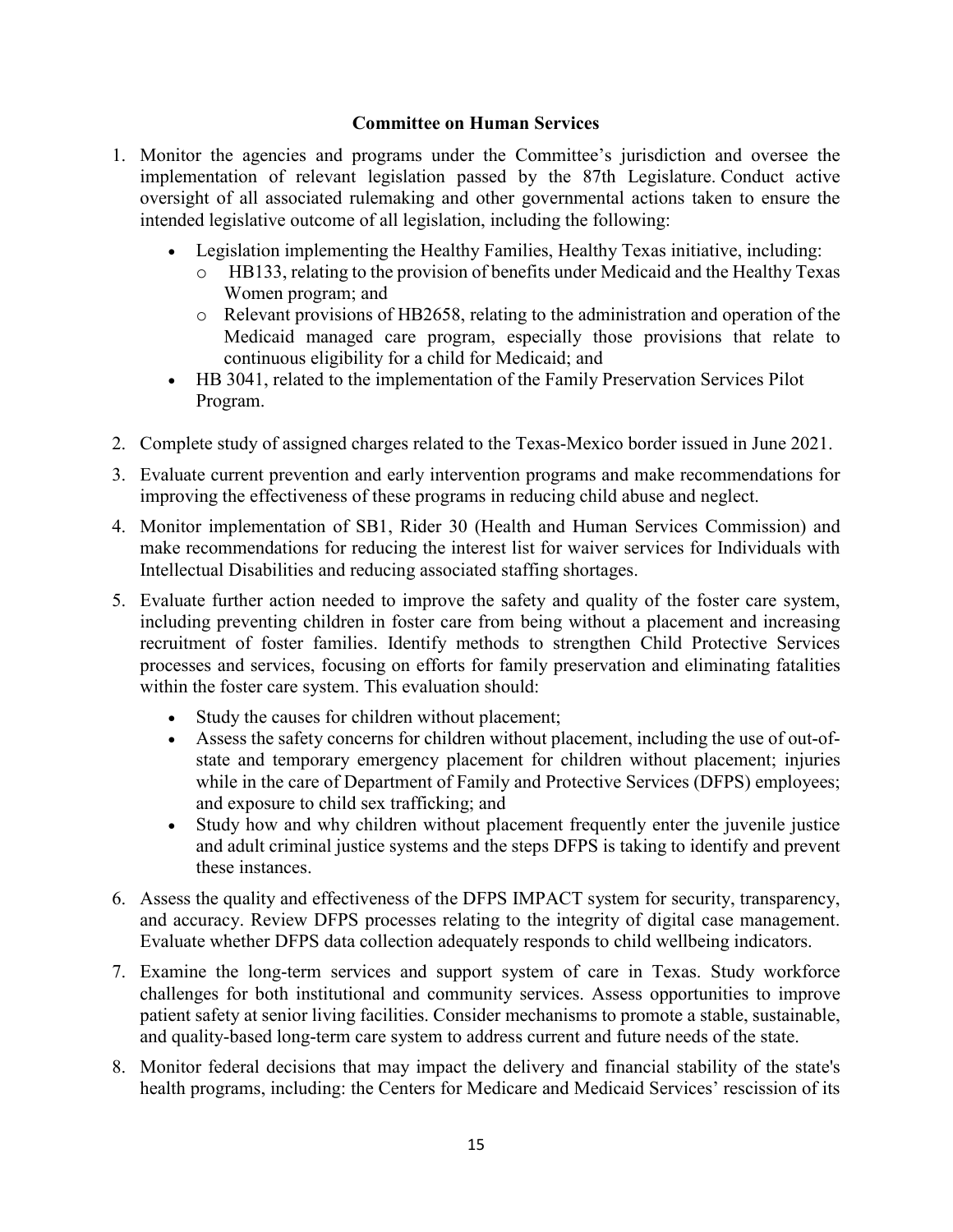prior approval of the State's 1115 Waiver, the state and federal negotiations of the Medicaid directed payment programs (including hospital finance methods), federal changes to the Medicaid Disproportionate Share Hospital Program and the exclusion of certain costs from the uncompensated care program authorized through the 1115 Waiver.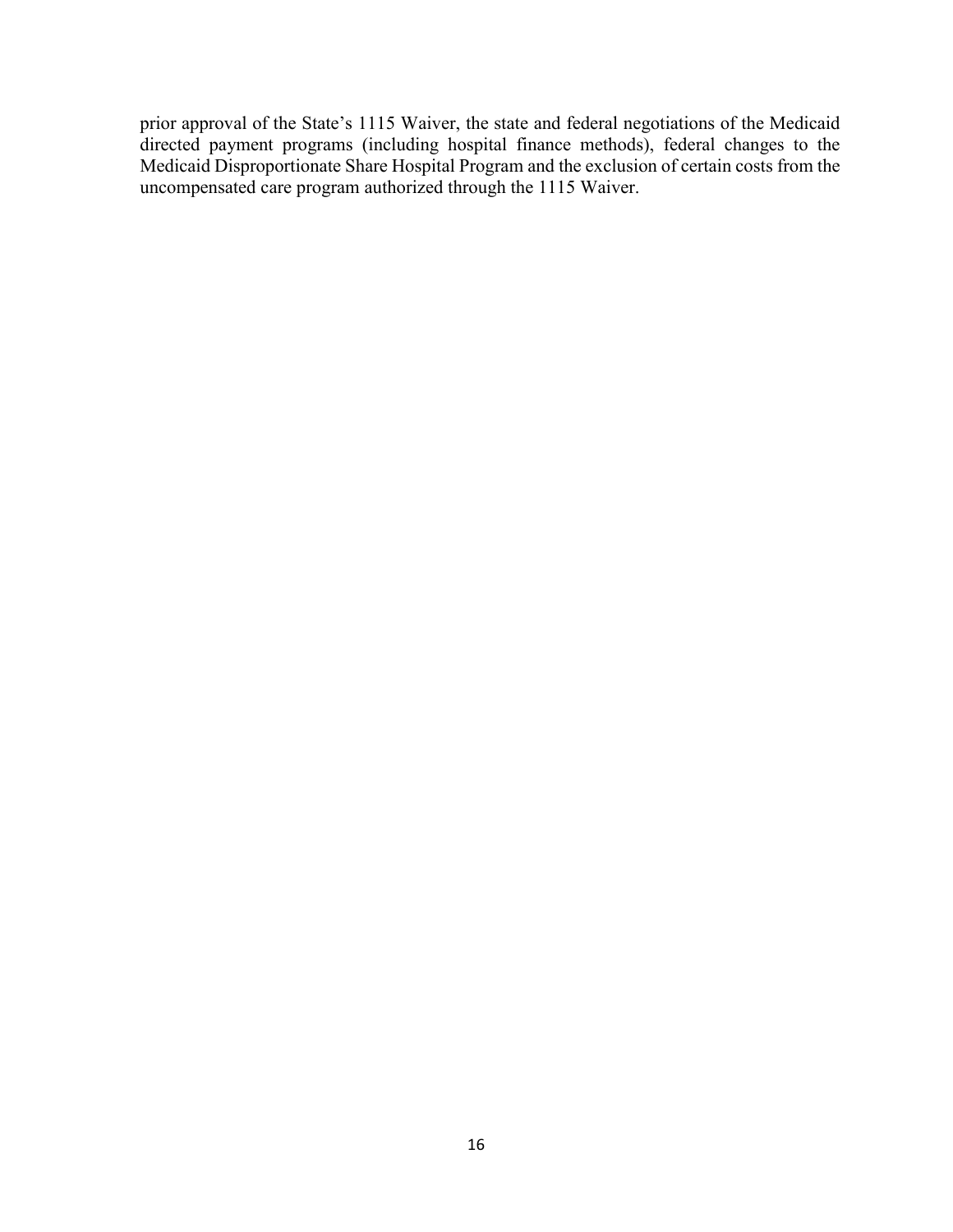#### **Committee on Insurance**

- 1. Monitor the agencies and programs under the Committee's jurisdiction and oversee the implementation of relevant legislation passed by the 87th Legislature. Conduct active oversight of all associated rulemaking and other governmental actions taken to ensure the intended legislative outcome of all legislation, including the following:
	- x HB 18, relating to the establishment of the prescription drug savings program for certain uninsured individuals;
	- HB 3459, relating to preauthorization requirements for certain health care services and utilization review for certain health benefit plans;
	- x HB 3752, relating to the offering of health benefit coverage by subsidiaries of the Texas Mutual Insurance Company; and
	- HB 3924, relating to health benefits offered by certain nonprofit agricultural organizations.
- 2. Review existing state laws, administrative regulations, and agency practices to identify barriers to competition in the insurance marketplace. Examine existing business practices in the industry to determine if additional laws or regulations are needed to promote competition, lower premiums, and protect consumers.
- 3. Monitor the implementation, compliance, and enforcement of legislation related to freestanding emergency rooms to determine whether patients are adequately protected and if further safeguards and disclosures are needed.
- 4. Review Texas' insurance anti-rebating laws and model legislation related to rebates. Make recommendations for legislation that would preserve the purpose of the current statute while allowing certain services for and benefits to insurance consumers.
- 5. Study the impacts of the U.S. Supreme Court's 2020 decision in *Rutledge v. Pharmaceutical Care Management Association* and the federal *No Surprises Act* (2021 Consolidated Appropriations Act, Public Law No. 116-620) on the Texas insurance market.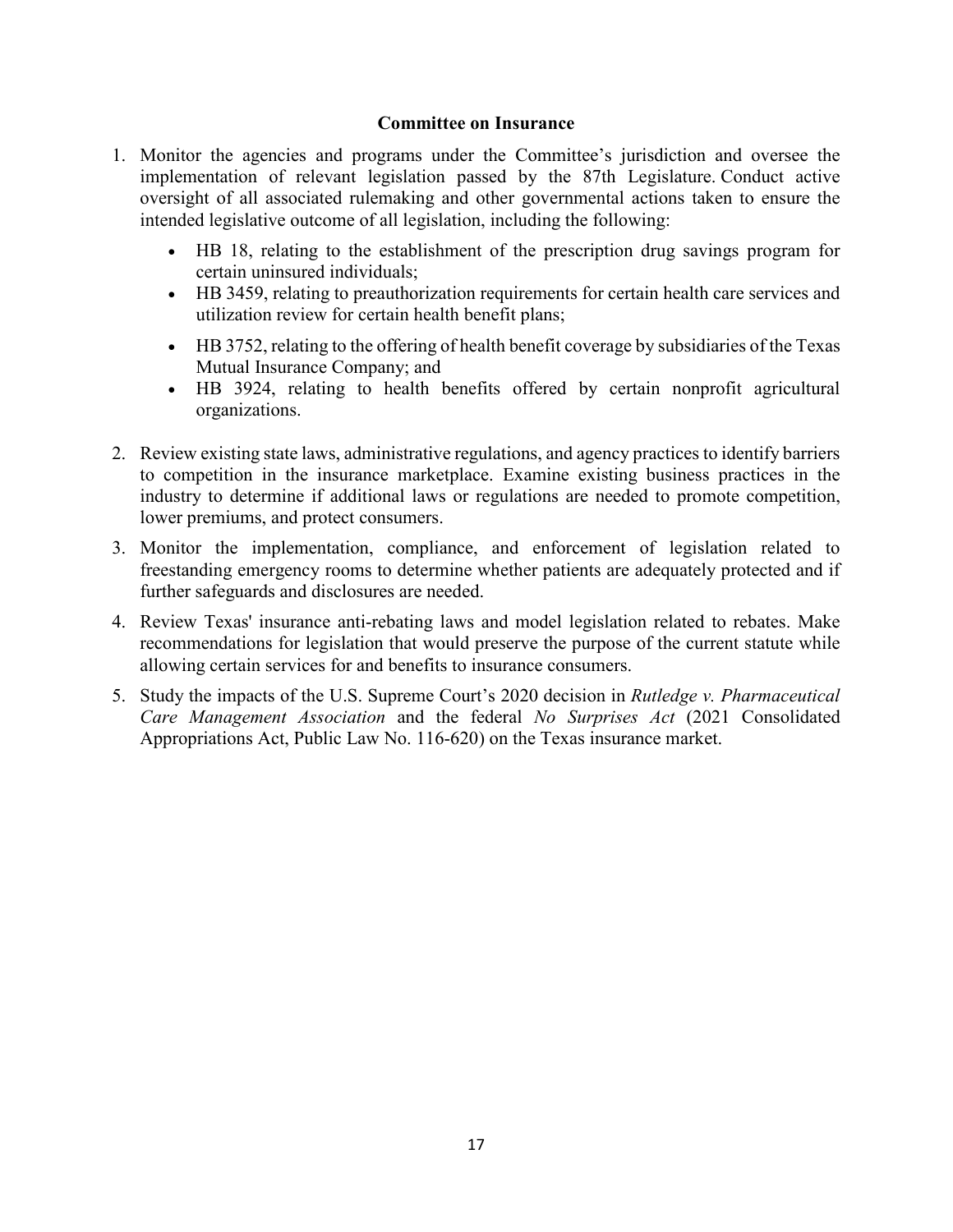#### **Committee on International Relations & Economic Development**

- 1. Monitor the agencies and programs under the Committee's jurisdiction and oversee the implementation of relevant legislation passed by the 87th Legislature. Conduct active oversight of all associated rulemaking and other governmental actions taken to ensure the intended legislative outcome of all legislation, including the following:
	- HB 619, relating to developing a strategic plan to support the child-care workforce;
	- HB 1792, relating to the evaluation of child-care providers participating in the Texas Rising Star Program;
	- HB 2607, relating to the powers and duties of the Texas Workforce Commission and local workforce development boards regarding the provision of childcare and the subsidized childcare program;
	- HB 3767, relating to measures to support the alignment of education and workforce development with state workforce needs, including the establishment of the Tri-Agency Workforce Initiative; and
	- SB 1555, relating to establishing reimbursement rates for certain child-care providers participating in the subsidized childcare program.
- 2. Complete study of assigned charges related to the Texas-Mexico border issued in June 2021.
- 3. Monitor the state's economic recovery and identify obstacles impeding the state's economic recovery. Examine the economic impact of inflation on both employers and employees. Examine global supply chain disruptions on state commerce and the flow of trade at Texas ports. Explore opportunities to attract businesses to Texas that have outsourced elements of their supply chain to foreign countries.
- 4. Examine current economic development incentive programs and identify opportunities to enhance job creation in Texas. Make recommendations to promote transparency and enhance effectiveness of such programs.
- 5. Evaluate Texas' current efforts to attract semiconductor investment to the state. Identify potential strengths and vulnerabilities that could impact the success of Texas' semiconductor industry and the ability to create and maintain a reliable semiconductor supply chain.
- 6. Evaluate labor shortages and Texas' unemployment numbers. Identify initiatives within the Texas Workforce Commission to expand job training and apprenticeship opportunities to help meet labor demands. Identify opportunities to increase outreach and information regarding career development.
- 7. Review the impact that trade with Russia has on the Texas economy, including Texas manufacturers. Consider the impact of Texas investment in businesses and funds owned or controlled by the Russian government or Russian nationals, and determine the need for investment restrictions. Consider the impacts of any proposed investment restrictions on access by Texas businesses and the Texas scientific and technological community to capital investment, global markets, and competitive knowledge.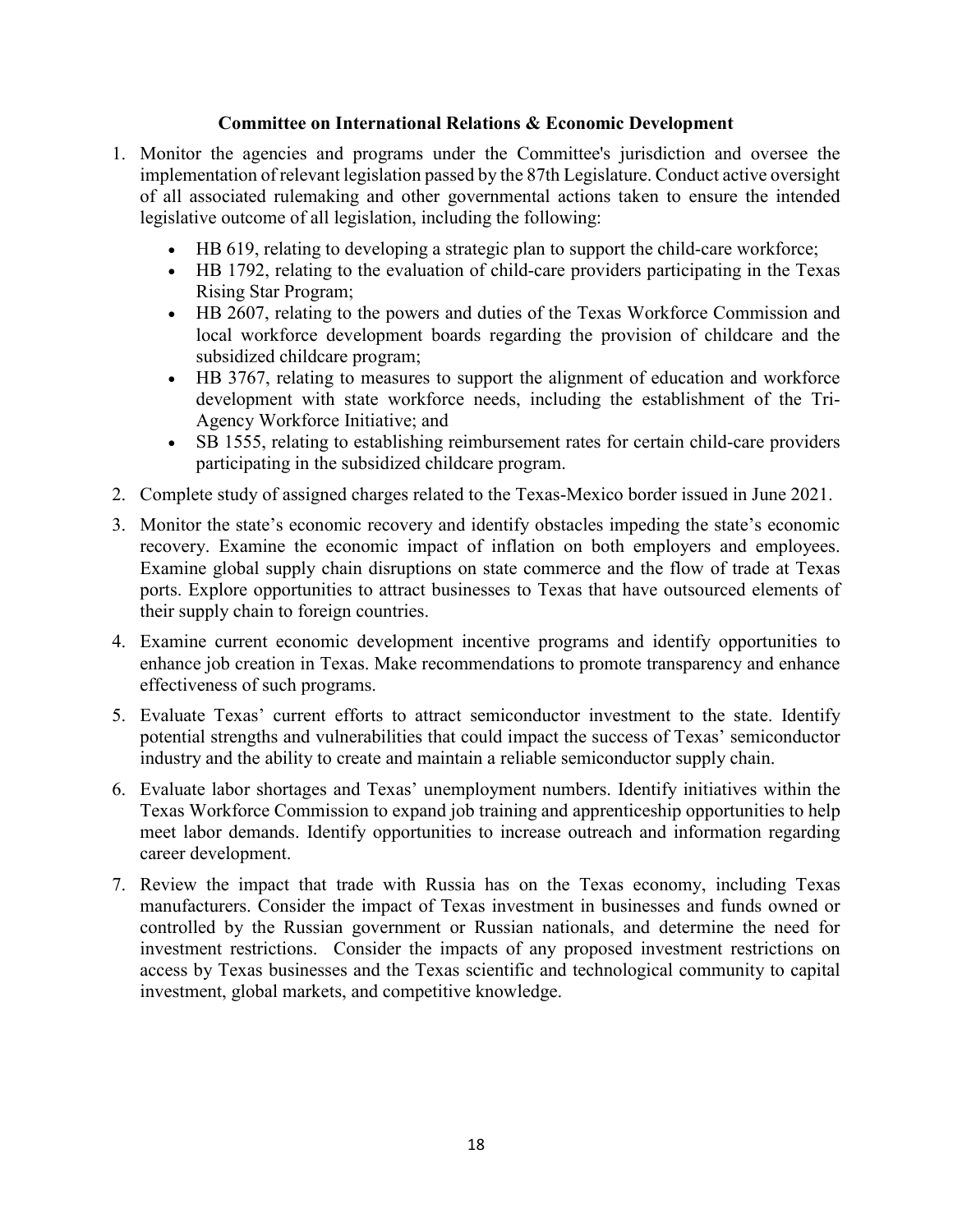#### **Committee on Judiciary & Civil Jurisprudence**

- 1. Monitor the agencies and programs under the Committee's jurisdiction and oversee the implementation of relevant legislation passed by the 87th Legislature. Conduct active oversight of all associated rulemaking and other governmental actions taken to ensure the intended legislative outcome of all legislation.
- 2. Complete study of assigned charges related to the Texas-Mexico border issued in June 2021.
- 3. Study potential solutions to improve the judicial efficiency of the state courts of appeals by analyzing caseloads and making appropriate recommendations.
- 4. Evaluate the use and types of guardianships in Texas and the effect of guardianship on individual rights. Study the financial costs to families related to attaining and maintaining guardianship and compare costs to those associated with guardianship alternatives, such as supported decision-making.
- 5. Study the operations of specialty courts. Determine whether additional specialty courts should be considered to address needs within specific populations. Review specialty court methods and best practices that have been implemented for specialty courts in other states, including their impact on judicial efficiency.
- 6. Study state laws and procedures relating to jury service eligibility, including a review of existing jury exemptions, and make recommendations to ensure the privilege, right, and duty of jury service is protected and promoted.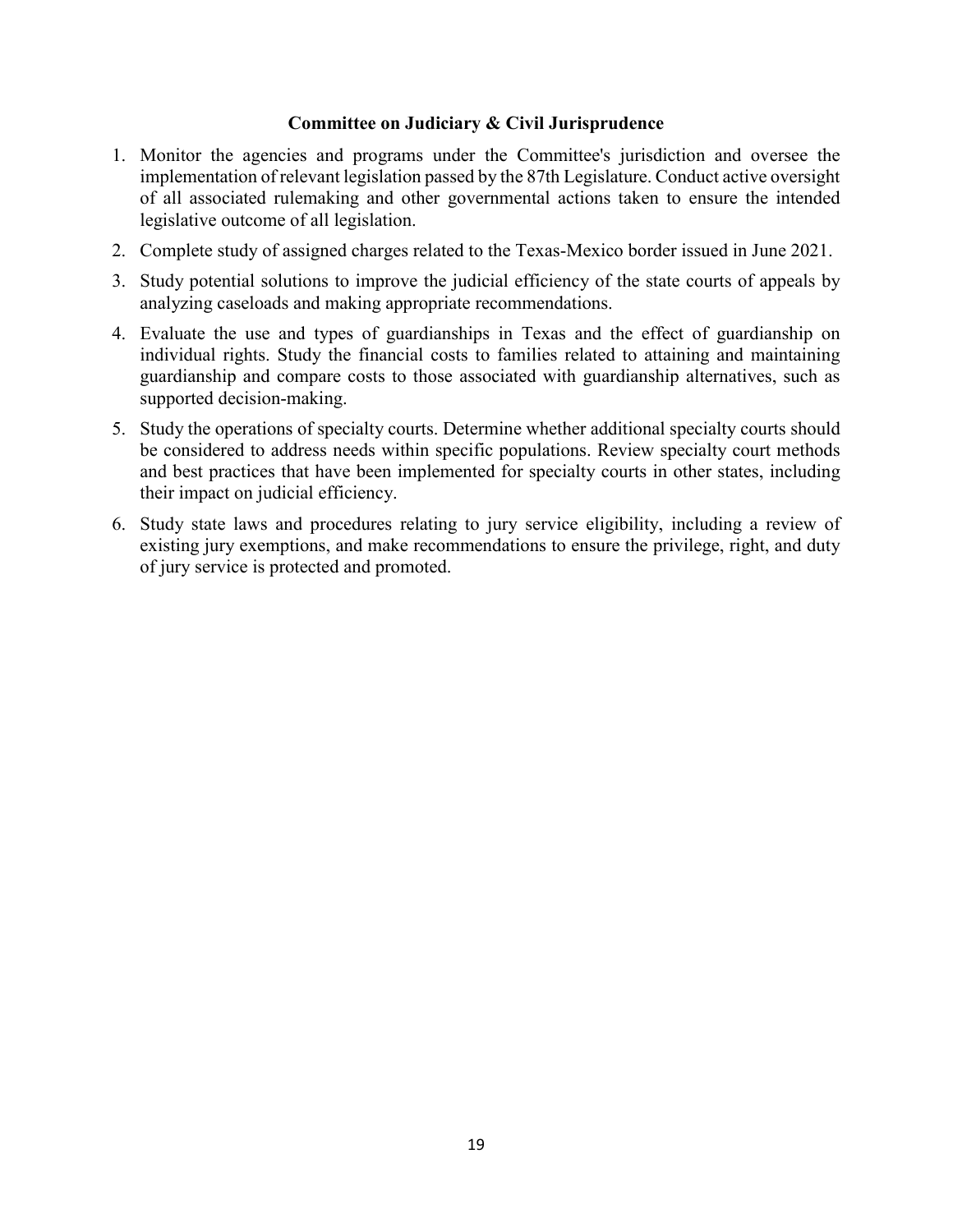#### **Committee on Juvenile Justice & Family Issues**

- 1. Monitor the agencies and programs under the Committee's jurisdiction and oversee the implementation of relevant legislation passed by the 87th Legislature. Conduct active oversight of all associated rulemaking and other governmental actions taken to ensure the intended legislative outcome of all legislation, including the following:
	- HB 4544, relating to providing children committed to the Texas Juvenile Justice Department with certain documents on discharge or release, authorizing a fee.
- 2. Complete study of assigned charges related to the Texas-Mexico border issued in June 2021.
- 3. Examine obstacles to the reporting of domestic violence and how these obstacles contribute to the difficulty in obtaining and enforcing a protective order. Examine new technologies that could facilitate domestic violence reporting without putting victims at risk of further violence and harm.
- 4. Explore ways to modernize the juvenile justice system for youth on probation and incarcerated youth. Review statewide resource allocation, including available staffing, and identify potential geographic limitations. Investigate the best practices of smaller specialized facilities for youth committed to the Texas Juvenile Justice Department while leveraging the Department's current facilities and staff. Analyze the current gaps in county-level services and funding and make recommendations to address those gaps.
- 5. Examine workforce issues at state and local juvenile correctional facilities and consider the state's incentives to recruit quality staff. Consider the geographic areas where specialty providers are concentrated and the viability of opening specialized facilities for the state's youth with the highest therapeutic need to relieve the state's current rural facilities struggling with staffing. Consider consistent investments the state can make in local probation to encourage their facilities to divert youth from the juvenile justice system.
- 6. Study how child support is calculated and administered in Texas and how the Texas method compares to other states' plans for calculating child support, including identifying modern trends across the country for calculating child support. Consider how alternative methods for calculating child support affect each parents' share of responsibility for child support, health care, childcare, and other matters in other jurisdictions compared to Texas.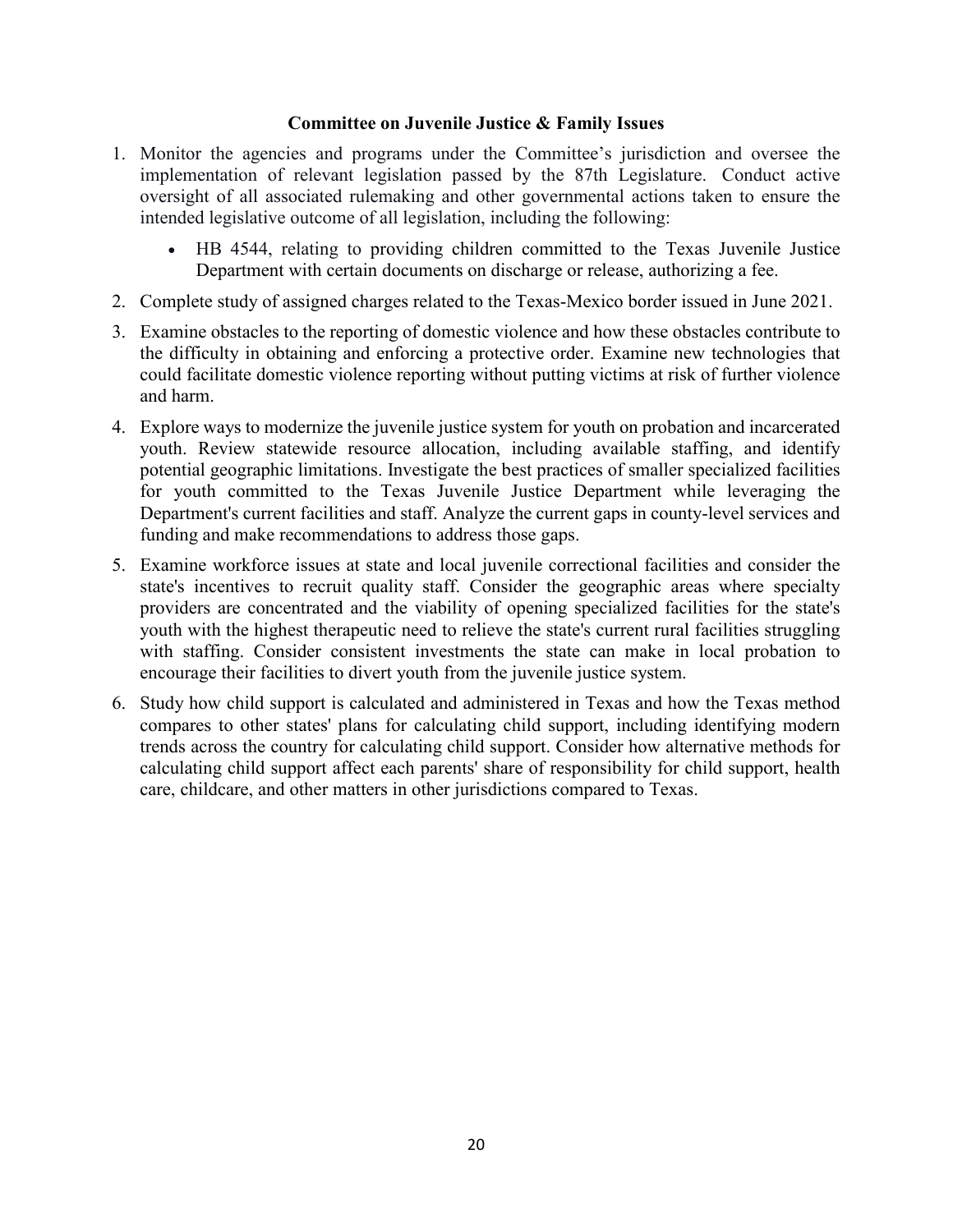#### **Committee on Land & Resource Management**

- 1. Monitor the agencies and programs under the Committee's jurisdiction and oversee the implementation of relevant legislation passed by the 87th Legislature. Conduct active oversight of all associated rulemaking and other governmental actions taken to ensure the intended legislative outcome of all legislation.
- 2. Study the effect of governmental land-use regulations and controls on the availability and affordability of residential housing in Texas, including land use and zoning restrictions and related factors that slow or hinder housing development and improvement. Identify viable, free market solutions in lieu of governmental regulation to help Texas meet the current and future housing demands of a growing statewide population.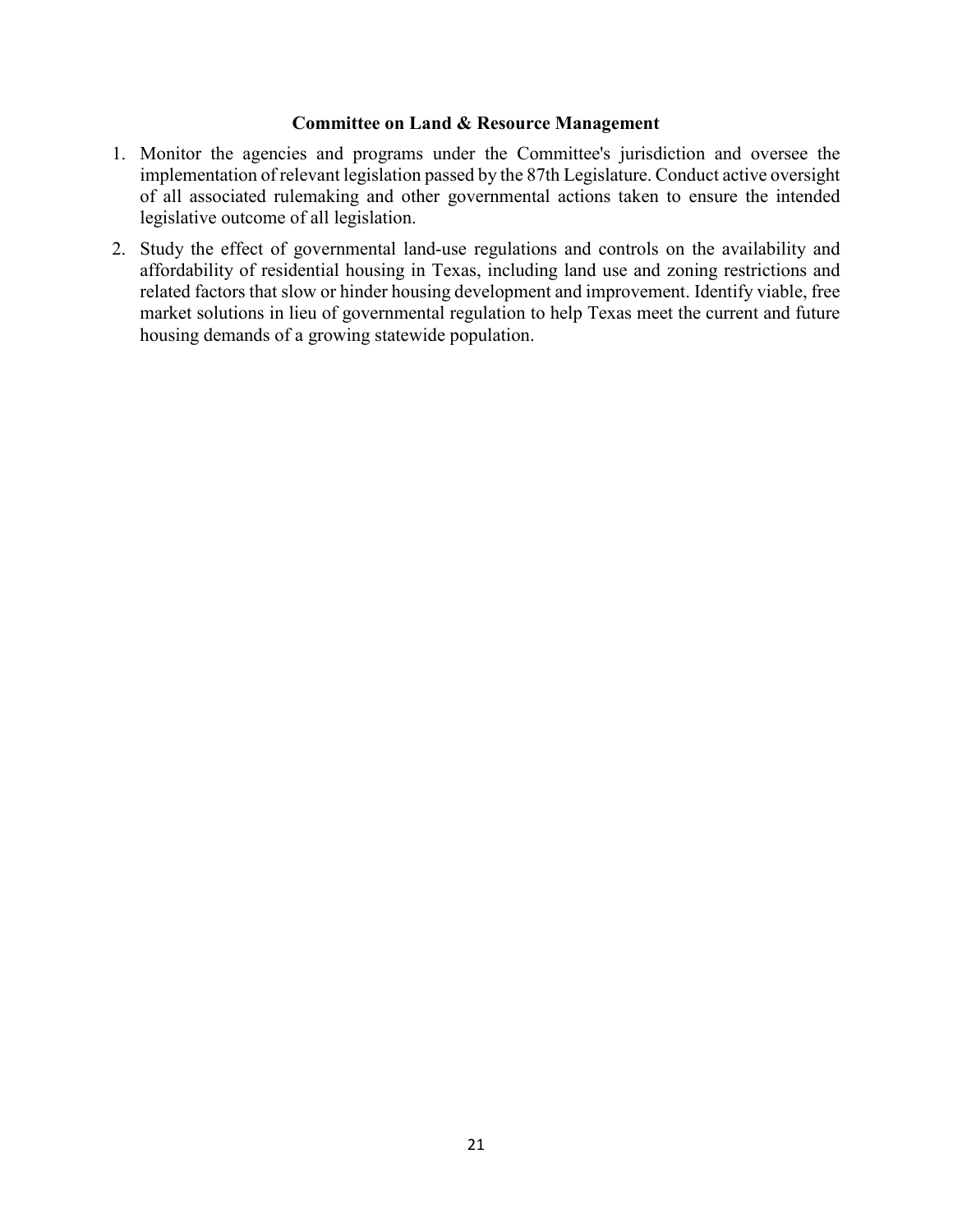#### **Committee on Licensing & Administrative Procedures**

- 1. Monitor the agencies and programs under the Committee's jurisdiction and oversee the implementation of relevant legislation passed by the 87th Legislature. Conduct active oversight of all associated rulemaking and other governmental actions taken to ensure the intended legislative outcome of all legislation, including the following:
	- HB 636, relating to the continuation and functions of the Texas State Board of Plumbing Examiners; and
	- HB 1560, relating to the continuation and functions of the Texas Department of Licensing and Regulation.
- 2. Explore opportunities to strengthen and enforce laws to reduce illegal gaming and the proliferation of unlawful game rooms. Identify how cash-paying game rooms utilizing machines commonly known as "8-liners" have been allowed to proliferate and how the comptroller or other state agencies can assist law enforcement with ongoing investigations.
- 3. Evaluate the qualifications for massage establishments, including gaps and loopholes in the application, monitoring, inspection, enforcement, and complaint processes that allow unlawful activity to occur. Consider the multidisciplinary and intergovernmental collaboration required to reduce illicit massage establishments and connect victims with services. Make recommendations to protect Texans against unlawful activity and victimization such as human trafficking.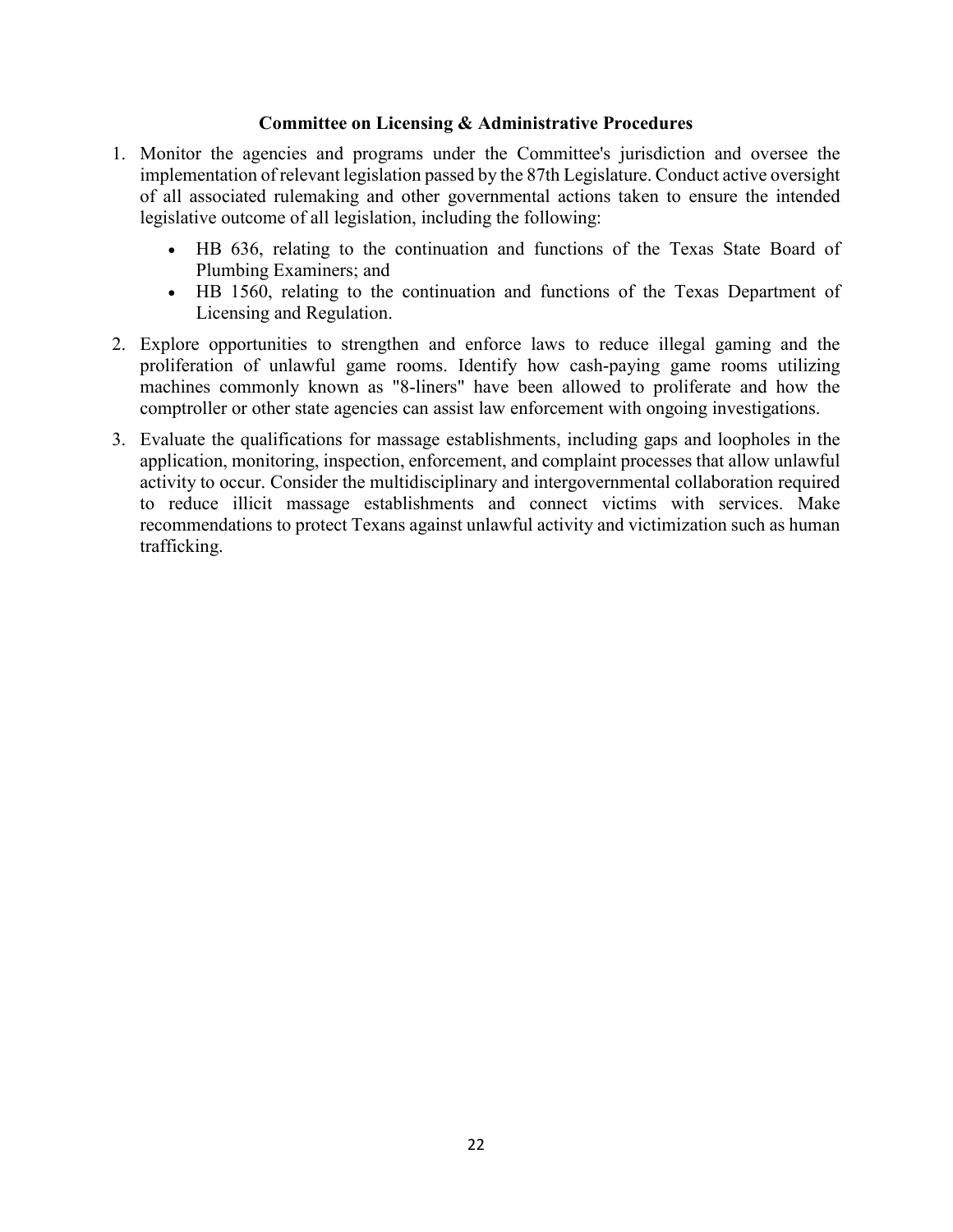#### **Committee on Natural Resources**

- 1. Monitor the agencies and programs under the Committee's jurisdiction and oversee the implementation of relevant legislation passed by the 87th Legislature. Conduct active oversight of all associated rulemaking and other governmental actions taken to ensure the intended legislative outcome of all legislation, including the following:
	- SB 1160, relating to the creation of the Gulf Coast Protection District and providing the authority to issue bonds; and
	- SB 2185, relating to restrictions on certain water improvement districts.
- 2. Explore ways in which the state can further support the construction of a coastal barrier system.
- 3. Examine the condition of Texas' water and flood mitigation infrastructure capabilities and consider future infrastructure needs. Evaluate sustainable funding sources to provide for water project development and infrastructure repair and replacement. Examine and make recommendations for cost-effective improvements that enhance the state's available water supply and improve the state's ability to desalinate seawater.
- 4. Review the adequacy and efficiency of current mechanisms used to compensate water right holders when the Texas Commission on Environmental Quality temporarily transfers a water right under an emergency authorization. Make appropriate recommendations for the protection of private property rights of water right holders.
- 5. Examine the state's groundwater management policy and regulatory framework. Include a review of large-scale water transfers and their impact on groundwater resources. Make appropriate recommendations for legislation or state agency action to:
	- promote the achievement of planning goals under Chapter 36, Water Code, including those involving desired future conditions;
	- provide adequate transparency to the permit application process;
	- further the state's groundwater quality protection efforts, including an assessment of risks posed to groundwater by abandoned and deteriorated water wells and orphan oil and gas wells; and
	- promote conservation and waste prevention.
- 6. Monitor newly adopted and proposed federal regulations that could impact activities that fall within the jurisdiction of the committee, including regulations under consideration by the Environmental Protection Agency relating to the definition of waters of the United States.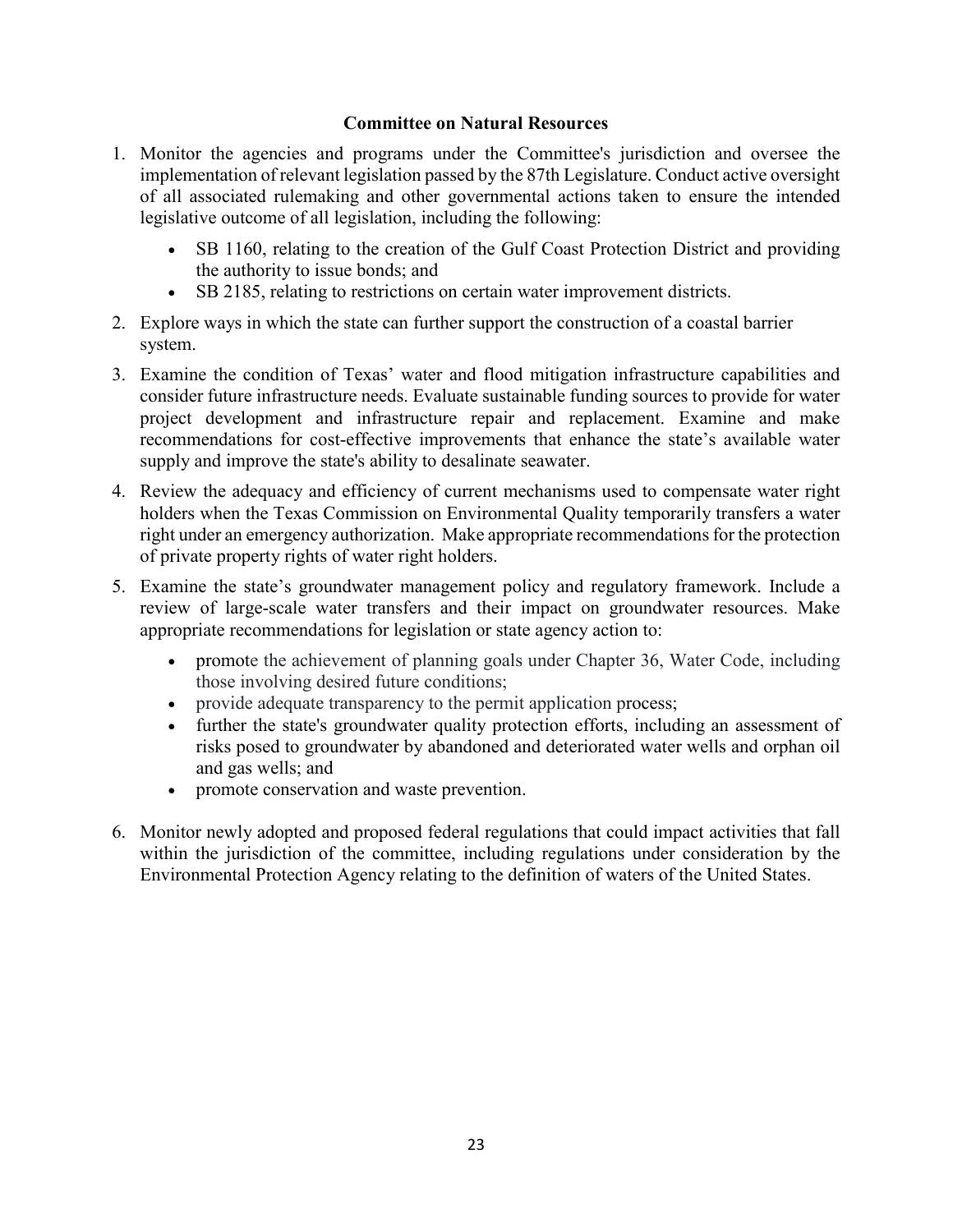#### **Committee on Pensions, Investments & Financial Services**

- 1. Monitor the agencies and programs under the Committee's jurisdiction and oversee the implementation of relevant legislation passed by the 87th Legislature. Conduct active oversight of all associated rulemaking and other governmental actions taken to ensure the intended legislative outcome of all legislation, including the following:
	- HB 1258, relating to data matching with financial institutions to facilitate the collection of certain delinquent taxes;
	- HB 1585, relating to the operations and functions of the Teacher Retirement System of Texas;
	- x HJR 99, proposing a constitutional amendment authorizing a county to finance the development or redevelopment of transportation or infrastructure in unproductive, underdeveloped, or blighted areas in the county; authorizing the issuance of bonds and notes; and
	- SB 1444, relating to participation in the uniform group coverage program for active school employees and to a study concerning health coverage for school district employees.
- 2. Review and evaluate the actuarial soundness of the Employees Retirement System (ERS) and Teacher Retirement System (TRS) pension funds.
- 3. Review the Texas Local Fire Fighters Retirement Act to ensure proper governance and financial oversight. Examine whether the Pension Review Board has proper oversight and authority to implement necessary corrective measures.
- 4. Evaluate the actuarial soundness of the Law Enforcement and Custodial Officer Supplemental Retirement Fund and Judicial Retirement System of Texas Plan 2. Identify strategies to reduce and eliminate existing unfunded liabilities and recommend structural enhancements that improve the financial health and viability of the funds moving forward.
- 5. Review the impact of investments by public retirement systems of their endowment and other trust funds in businesses and funds owned or controlled by the Russian government or Russian nationals, and determine the need for investment restrictions. Consider the impact of any proposed investment restrictions on fund performance.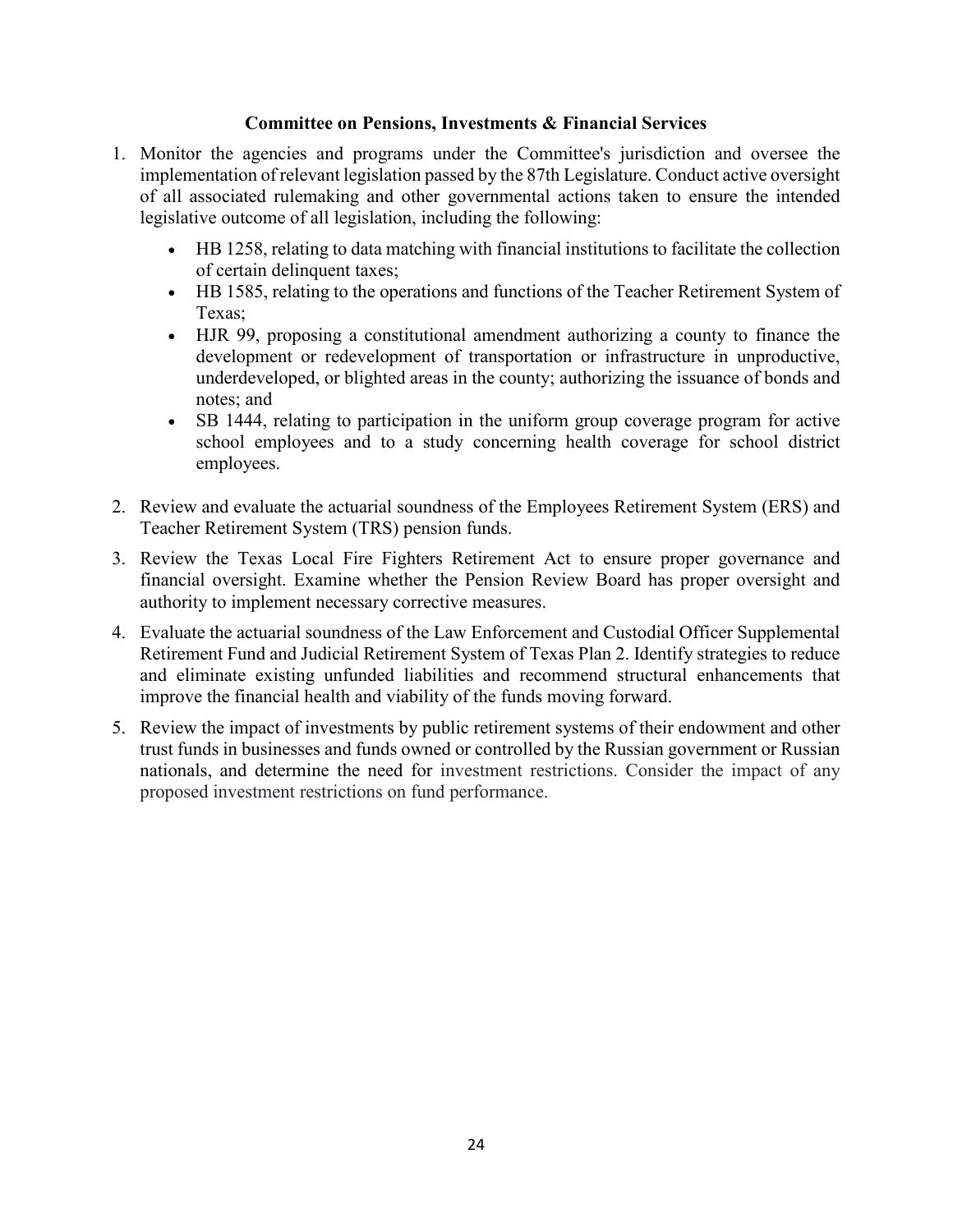#### **Committee on Public Education**

- 1. Monitor the agencies and programs under the Committee's jurisdiction and oversee the implementation of relevant legislation passed by the 87th Legislature. Conduct active oversight of all associated rulemaking and other governmental actions taken to ensure the intended legislative outcome of all legislation, including the following:
	- HB1525 and HB 3 (86R), relating to public school finance and public education;
	- HB 4545, relating to assessment of public school students and providing accelerated instruction;
	- SB 1365, relating to public school organization, accountability, and fiscal management;
	- SB 1716, relating to supplemental special education services and instructional materials for certain public school students; and
	- HB 3906 (86R), relating to the assessment of public school students, including the development and administration of assessment instruments, and technology permitted for use by students.
- 2. Complete study of assigned charges related to the Texas-Mexico border issued in June 2021.
- 3. Identify and examine efforts to ensure that parents have a meaningful role in their children's education. Recommend necessary changes in both independent school district board and openenrollment charter governing board governance to protect the right of parents to participate in their child's education.
- 4. Examine partnerships between K-12, higher education institutions, and employers that promote postsecondary and career readiness and identify current obstacles that public schools, higher education institutions, and employers face. Make recommendations to ensure career and technical education programs, internships, apprenticeships, and other opportunities are more accessible.
- 5. Evaluate the impact of the pandemic on the state's teacher workforce, and current practices to improve the recruitment, preparation, and retention of high-quality educators. Explore the impact of the educator preparation program regulatory environment. Make recommendations to improve educator recruitment, retention, and preparation throughout the state. *(Joint charge with Committee on Higher Education)*
- 6. Study the effects of COVID-19 on K-12 learning loss and best practices that exist to address learning loss. Monitor the implementation of state and local plans to address students' achievement gaps. Make recommendations for supporting the state and local efforts to increase academic development.
- 7. Examine the impact of COVID-19 on students' mental health, including the availability and workload of mental health professionals across the state and their role in the public school system. Make recommendations to reduce or eliminate existing barriers to providing mental health services in a traditional classroom setting or through teletherapy.
- 8. Study the unfulfilled recommendations from the 2016 Commission on Next Generation Assessments and Accountability. Evaluate the state's progress on assessments and accountability and consider possible legislation to support the recommendations from the report. Study and recommend measures needed at the state level to prevent unintended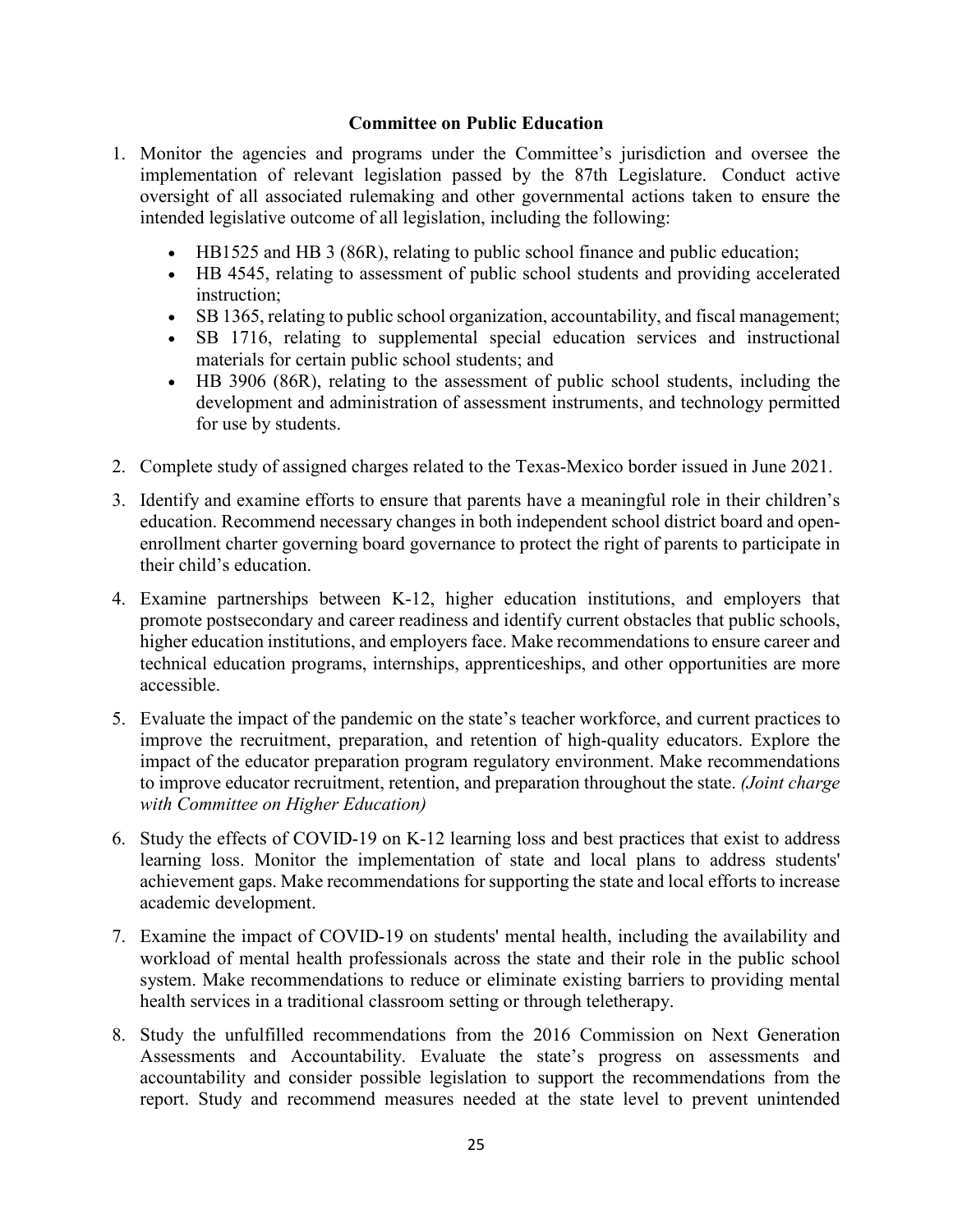consequences to students, campuses, and districts, including changes that could improve the system for students or help public schools serving a disproportionate number of educationally disadvantaged students impacted by the pandemic.

- 9. Monitor and analyze the state policy on curriculum and instructional materials used in public schools.
- 10. Examine the causes and contributors for chronic absenteeism in public schools and its impact on student outcomes. Consider techniques and approaches that have been utilized by public schools to identify students who are chronically absent and return these students to classrooms.
- 11. Review the impact of investments of the Permanent School Fund by the State Board of Education in businesses and funds owned or controlled by the Russian government or Russian nationals, and determine the need for investment restrictions. Consider the impact of any proposed investment restrictions on fund performance.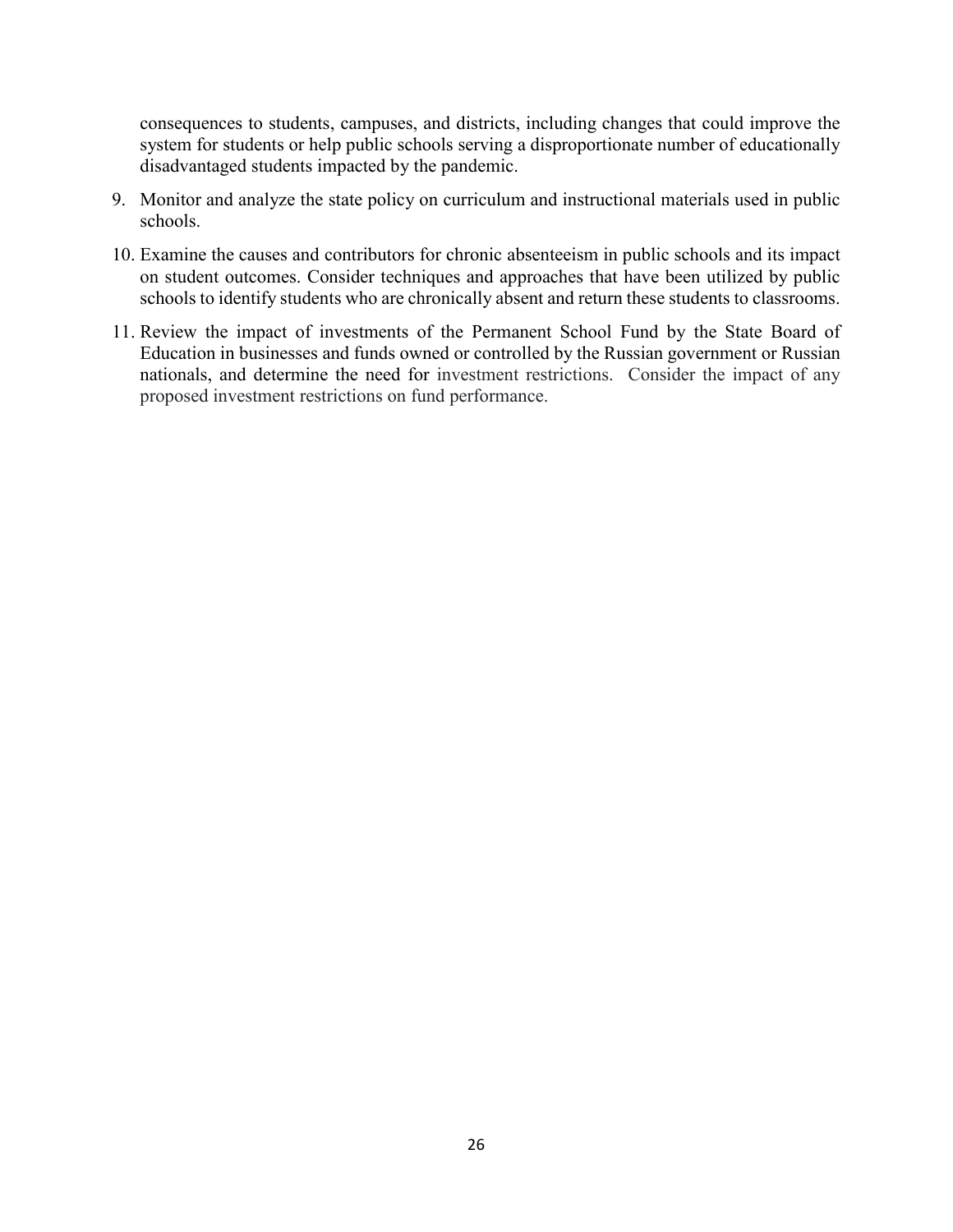#### **Committee on Public Health**

- 1. Monitor the agencies and programs under the Committee's jurisdiction and oversee the implementation of relevant legislation passed by the 87th Legislature. Conduct active oversight of all associated rulemaking and other governmental actions taken to ensure the intended legislative outcome of all legislation, including the following:
	- x HB 4, relating to the provision and delivery of telemedicine and telehealth services; and
	- HB 1616, relating to the Interstate Medical Licensure Compact.
- 2. Complete study of assigned charges related to the Texas-Mexico border issued in June 2021.
- 3. Study the impact of fentanyl-related overdoses and deaths in Texas. Evaluate existing data collection, dissemination, and mitigation strategies regarding opioid abuse in Texas. Make recommendations to improve coordinated prevention, education, treatment, and data-sharing.
- 4. Study current telemedicine trends by assessing and making recommendations related to standardizing required documentation healthcare providers must obtain for consent for treatment, data collection, sharing and retention schedules, and providing telemedicine medical services to certain cancer patients receiving pain management services and supportive palliative care.
- 5. Examine existing resources and available opportunities to strengthen the state's nursing and other health professional workforce, including rural physicians and nurses.
- 6. Assess ongoing challenges in the rural health care system and the impact of legislation and funding from the 87th regular and special sessions on strengthening rural health care and the sustainability of rural hospitals and health care providers. Evaluate federal regulations authorizing the creation of a Rural Emergency Hospital provider type and determine if promoting this type of facility could increase local access to care in rural areas of the state.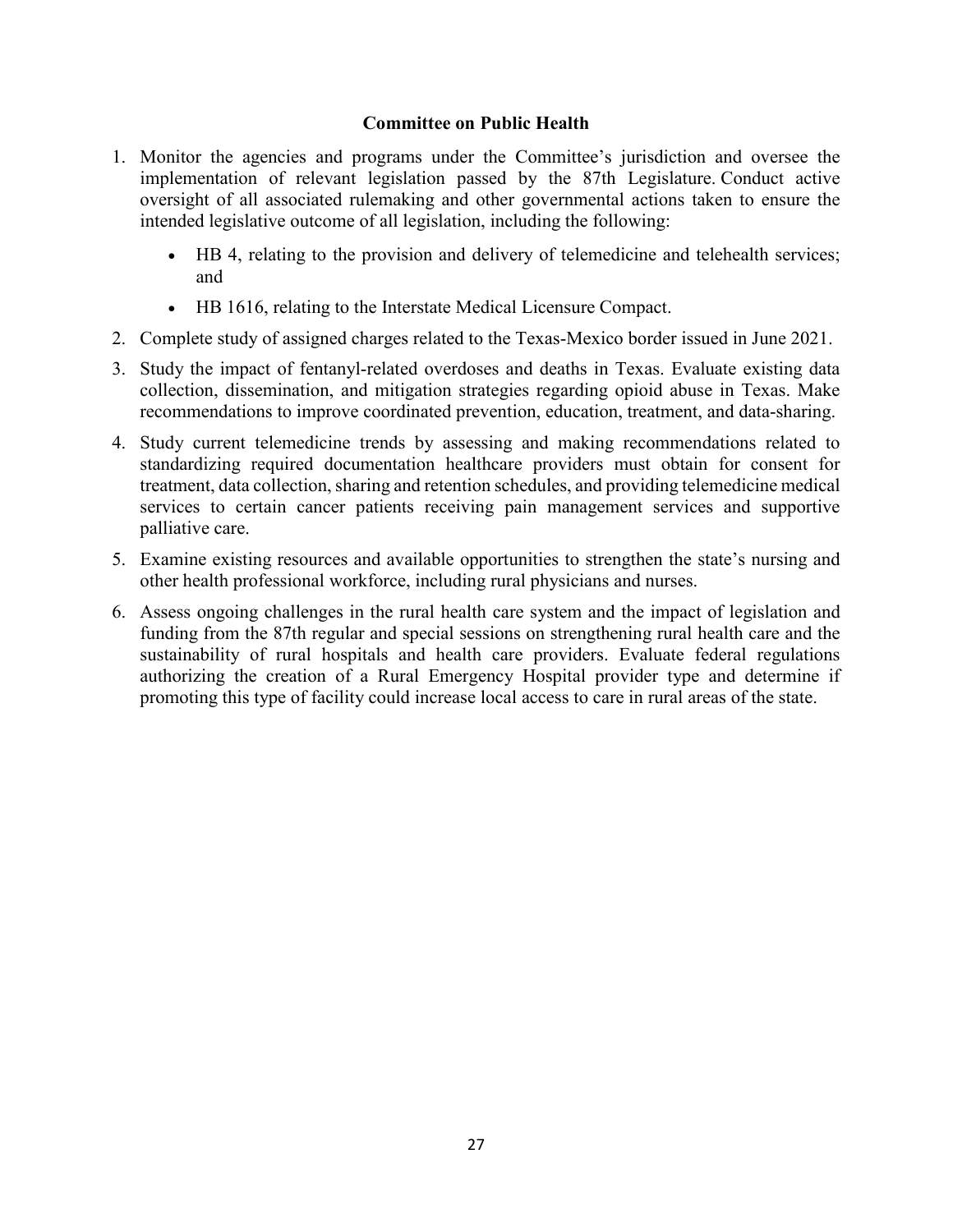#### **Committee on State Affairs**

- 1. Monitor the agencies and programs under the Committee's jurisdiction and oversee the implementation of relevant legislation passed by the 87th Legislature. Conduct active oversight of all associated rulemaking and other governmental actions taken to ensure the intended legislative outcome of all legislation, including the following:
	- HB 5, relating to the expansion of broadband services to rural areas;
	- HB 1505, relating to attachments for broadband service on utility poles owned by an electric cooperative and establishing and funding a pole replacement program for deployment of certain broadband facilities;
	- SB 2, relating to the governance of the Public Utility Commission of Texas, the Office of Public Utility Counsel, and the Electric Reliability Council of Texas; and
	- SB 3, relating to preparing for, preventing, and responding to weather emergencies and power outages. *(Joint charge with Committee on Energy Resources)*
- 2. Examine the efforts of power generation facilities to weatherize their facilities.
- 3. Review the status of projects intended to reduce transmission congestion within the electrical grid.
- 4. Study the status and adequacy of cybersecurity preparedness among state agencies and contractors. Make recommendations that enhance cybersecurity measures considering evolving threats to Texas' information technology infrastructure.
- 5. Review the impact of state government procurement of goods and services from businesses and other commercial entities owned or controlled by the Russian government or Russian nationals, and determine the need for restrictions on state government procurement. Consider the impact of any proposed procurement restrictions on state government efficiency and effectiveness and the state's access to scientific and technological advances.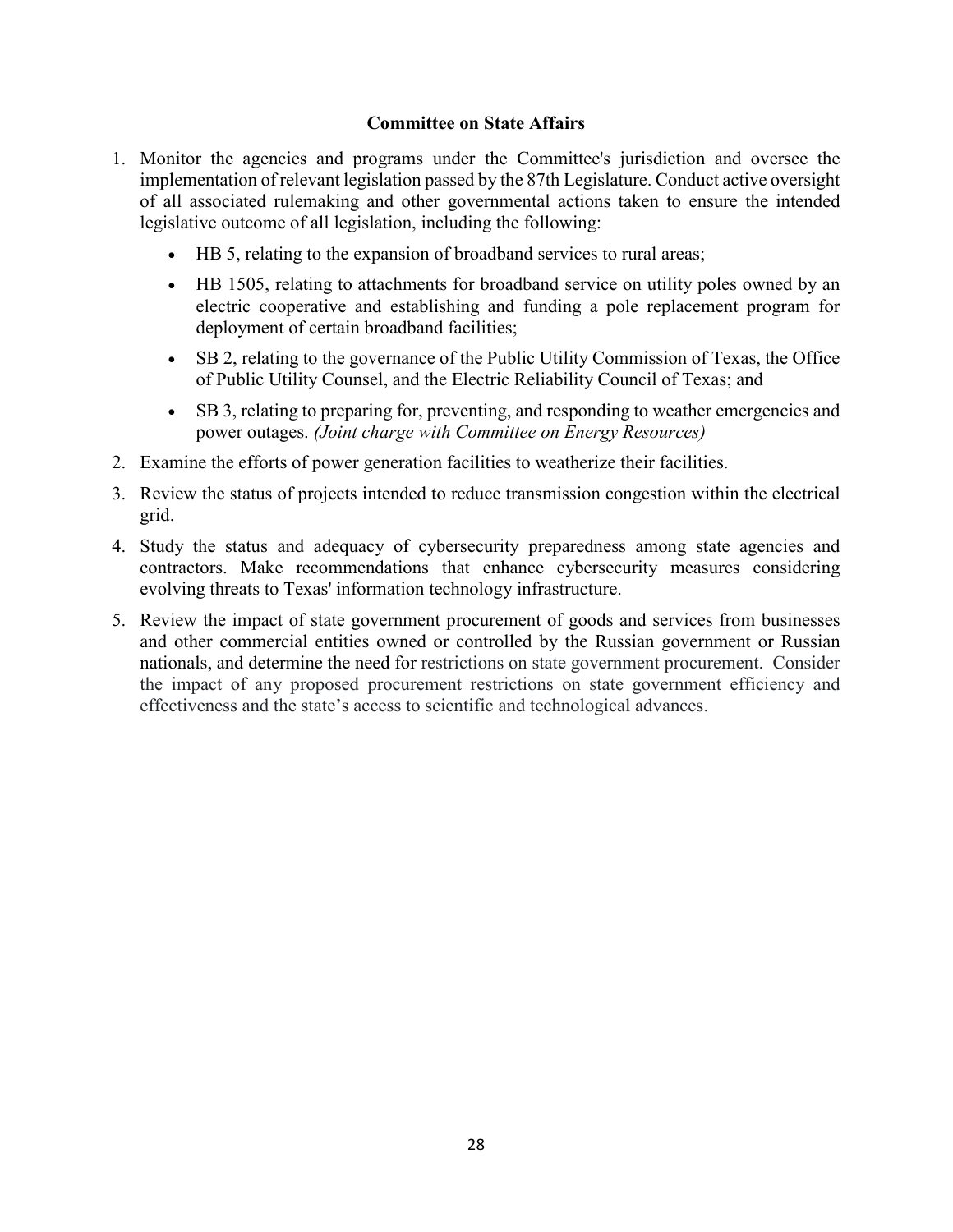#### **Committee on Transportation**

- 1. Monitor the agencies and programs under the Committee's jurisdiction and oversee the implementation of relevant legislation passed by the 87th Legislature. Conduct active oversight of all associated rulemaking and other governmental actions taken to ensure the intended legislative outcome of all legislation, including the following:
	- HB 2219, relating to the issuance of Texas Mobility Fund obligations;
	- HB 3514, relating to the functions of the Texas Department of Motor Vehicles; and
	- HB 3927, relating to temporary motor vehicle tags.
- 2. Complete study of assigned charges related to the Texas-Mexico border issued in June 2021.
- 3. Study current and future transportation needs and consider improvements to ensure that Texas is adequately planning for the state's population growth forecasts. Evaluate the impacts of the COVID-19 pandemic on transportation projects and investment decisions.
- 4. Study the impacts that increased federal funding, formula changes, and new programs authorized in the Infrastructure Investment and Jobs Act will have on state transportation projects. Evaluate strategies to ensure Texas communities can maximize receipt of federal grant funds.
- 5. Study the impact of the increasing sale and use of electric and alternatively fueled vehicles on revenue predictions for the state highway fund. Recommend a road use revenue equalization methodology to create fairness and parity between gasoline, electric and alternatively fueled vehicles.
- 6. Study policies impacting truck transportation, a key link in the supply-chain, including utilizing state property and right-of-way for natural gas fueling stations and truck parking, the potential shortage of drivers and sellers of commercial trucks, the shortage of truck parking options to accommodate hours of service regulations, and ways to reduce border crossing wait times. Examine regulatory and statutory impediments to connected vehicle and autonomous technologies aimed at improving the safety and efficiency of trucking in Texas.
- 7. Examine the ability of the state's seaports to promote the public purposes of state economic growth, diversification, and commerce through development of port-owned properties within their boundaries. Review the investments needed for Texas ports to remain competitive in handling increased cargo volumes and ensuring a resilient supply chain.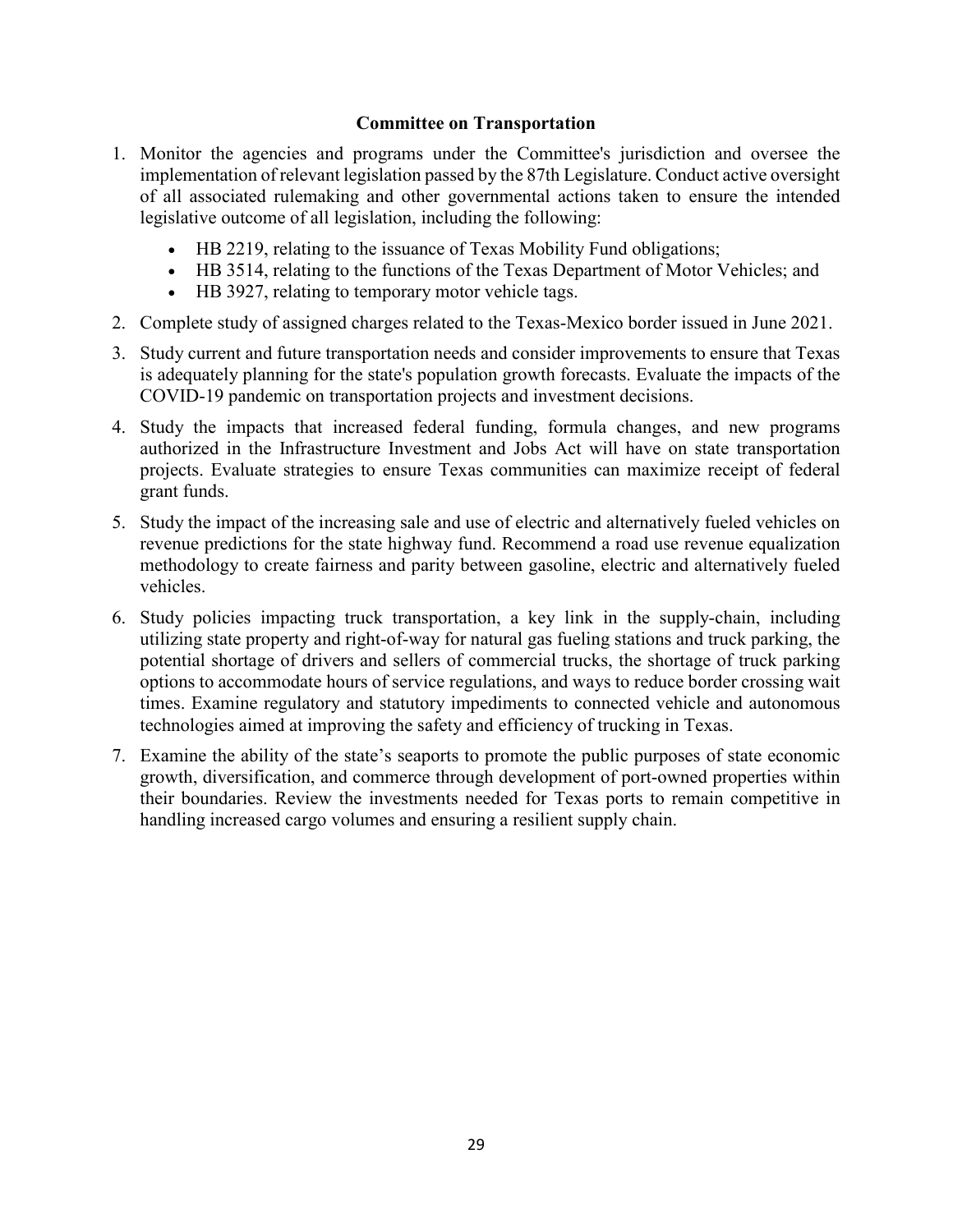#### **Committee on Urban Affairs**

- 1. Monitor the agencies and programs under the Committee's jurisdiction and oversee the implementation of relevant legislation passed by the 87th Legislature. Conduct active oversight of all associated rulemaking and other governmental actions taken to ensure the intended legislative outcome of all legislation.
- 2. Evaluate the availability of workforce housing to support the dynamic economic growth of the state. Study the use of public-private partnerships and other tools to incentivize the development of housing that meets Texas' expanding workforce demands. Develop and include measures to ensure accountability and transparency associated with these tools.
- 3. Review the Municipal Management District Legislative Template with respect to representation and accountability. Make recommendations for improving the template.
- 4. Study the effects of local governance, planning, and administration on the current state of municipal water and wastewater infrastructure. Examine the measures municipally owned utilities have taken and the costs required to maintain and improve that infrastructure. Make recommendations for cost-effective solutions to ensure reliable infrastructure and uninterrupted municipal utility services, especially during a severe weather event.
- 5. Study municipal fees with respect to the function of the fee and the relationship of the fee to the cost of providing an associated municipal service. Make recommendations to address municipal fees that are disproportionate or unrelated to the cost of providing the associated service.